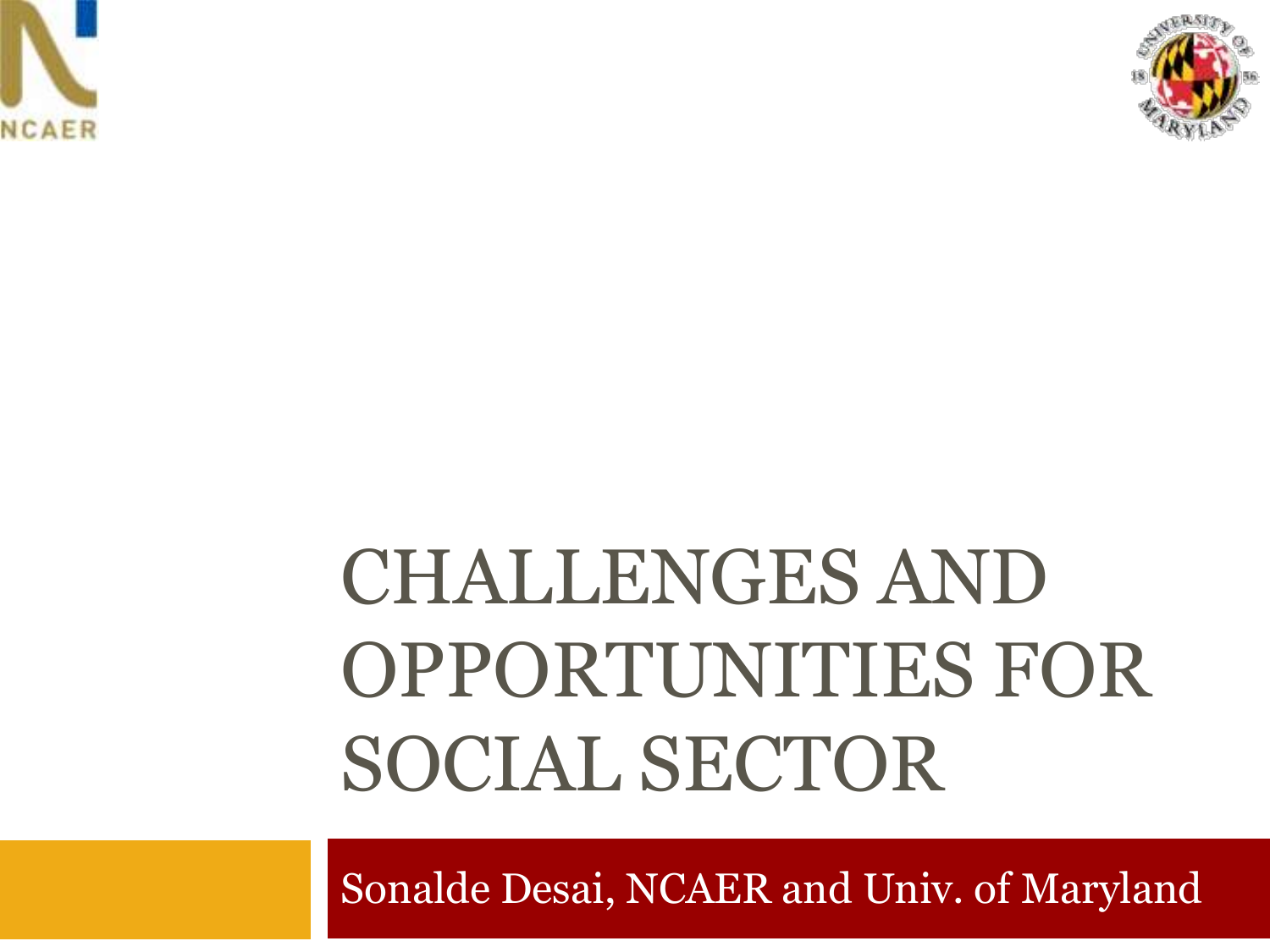# $12^{\text{th}}$  Plan

- $\Box$  One of the best written plans
- $\Box$  Both reflective in achievements of 11<sup>th</sup> Plan and thoughtful in future strategies
- $\Box$  Inspires broader thinking on future policy challenges than simple tinkering of existing programs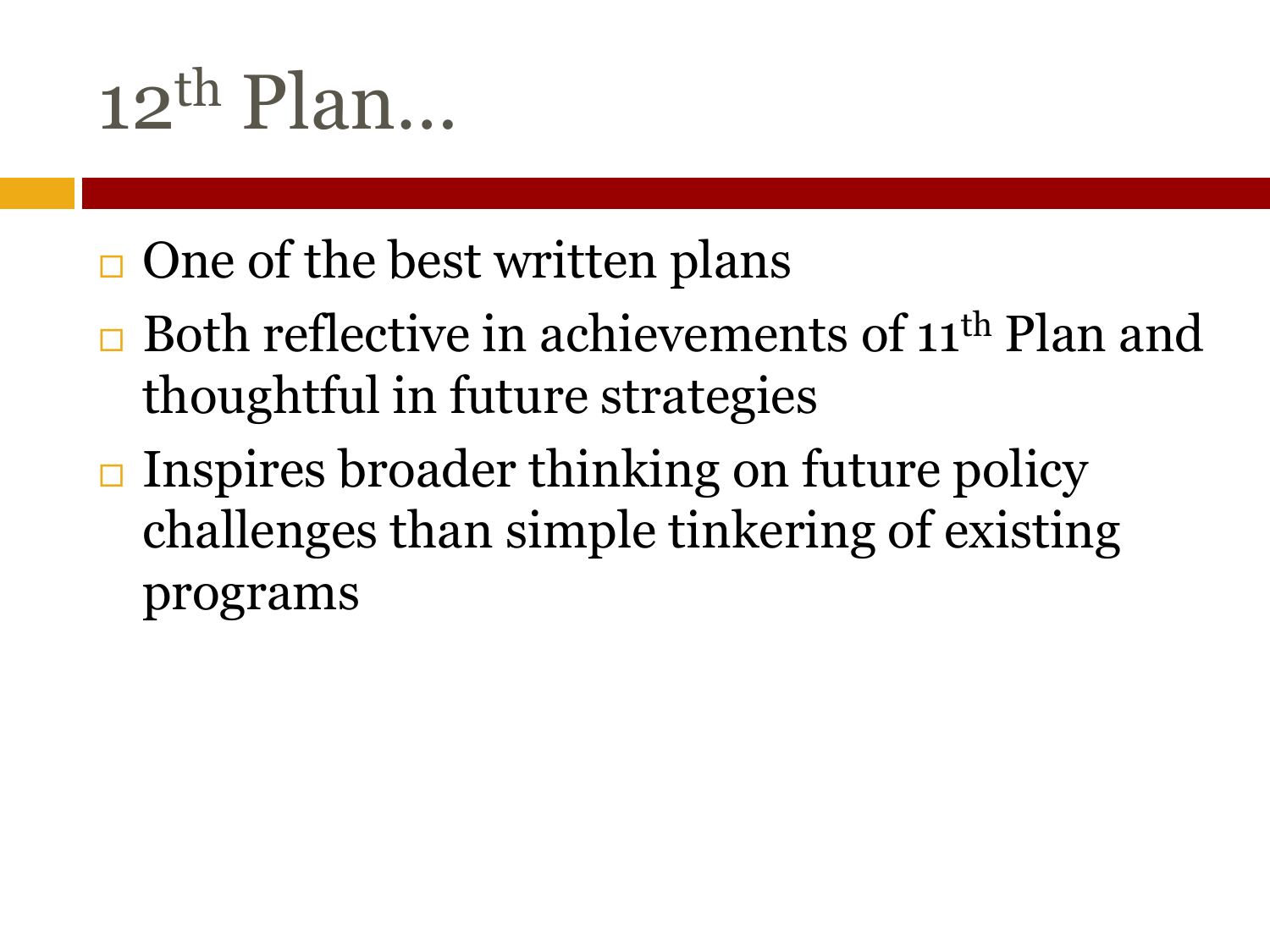# **Overivew**

- i. Burden of success
- ii. Quality: The next frontier
- iii. Challenges in a changing world
- iv. Need for policy realism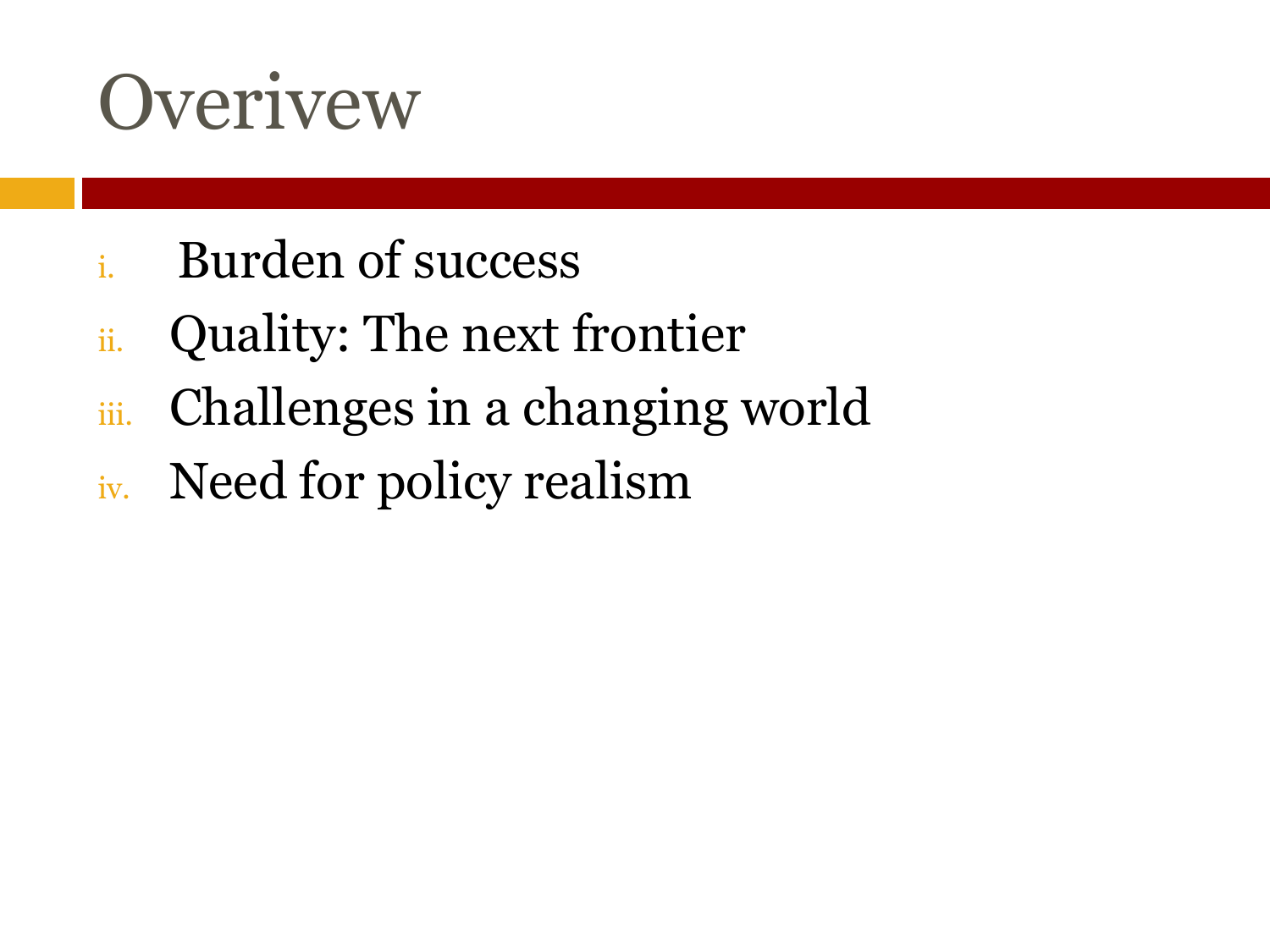# I. The Burden of Success

- $\Box$  "The measure of success is not whether you have a tough problem to deal with, but whether it is the same problem as last year" – John Foster Dulles
- $\Box$  Our challenge is to recognize that the problem we face has changed – all because of our success over the past decade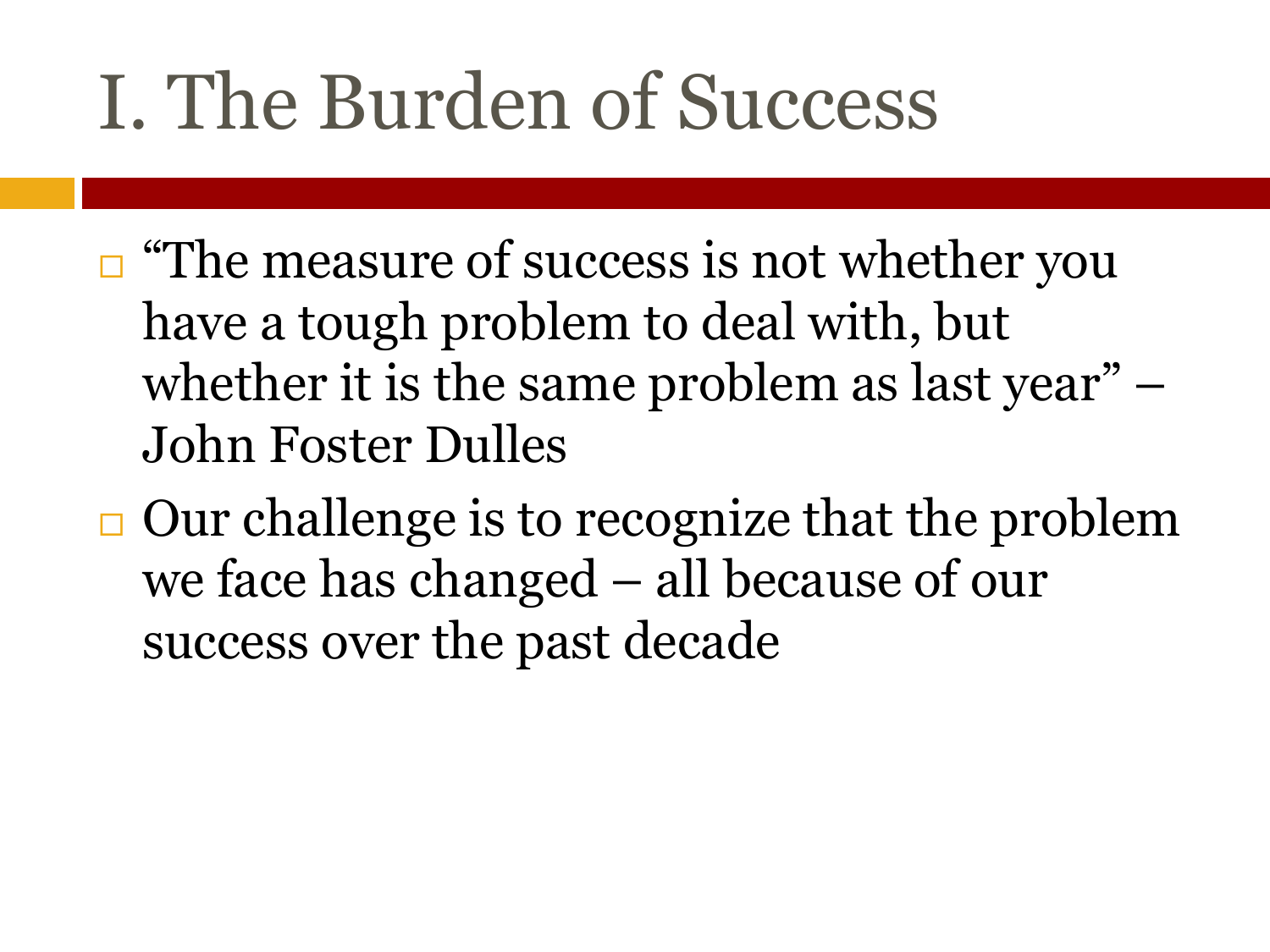### 1. Rising Education, Declining **Quality**

#### **The Paradox of Increasing Rate of College Graduation and Decreasing English Fluency among Graduates Source: IHDS 2004-5, Males ages 25-75**

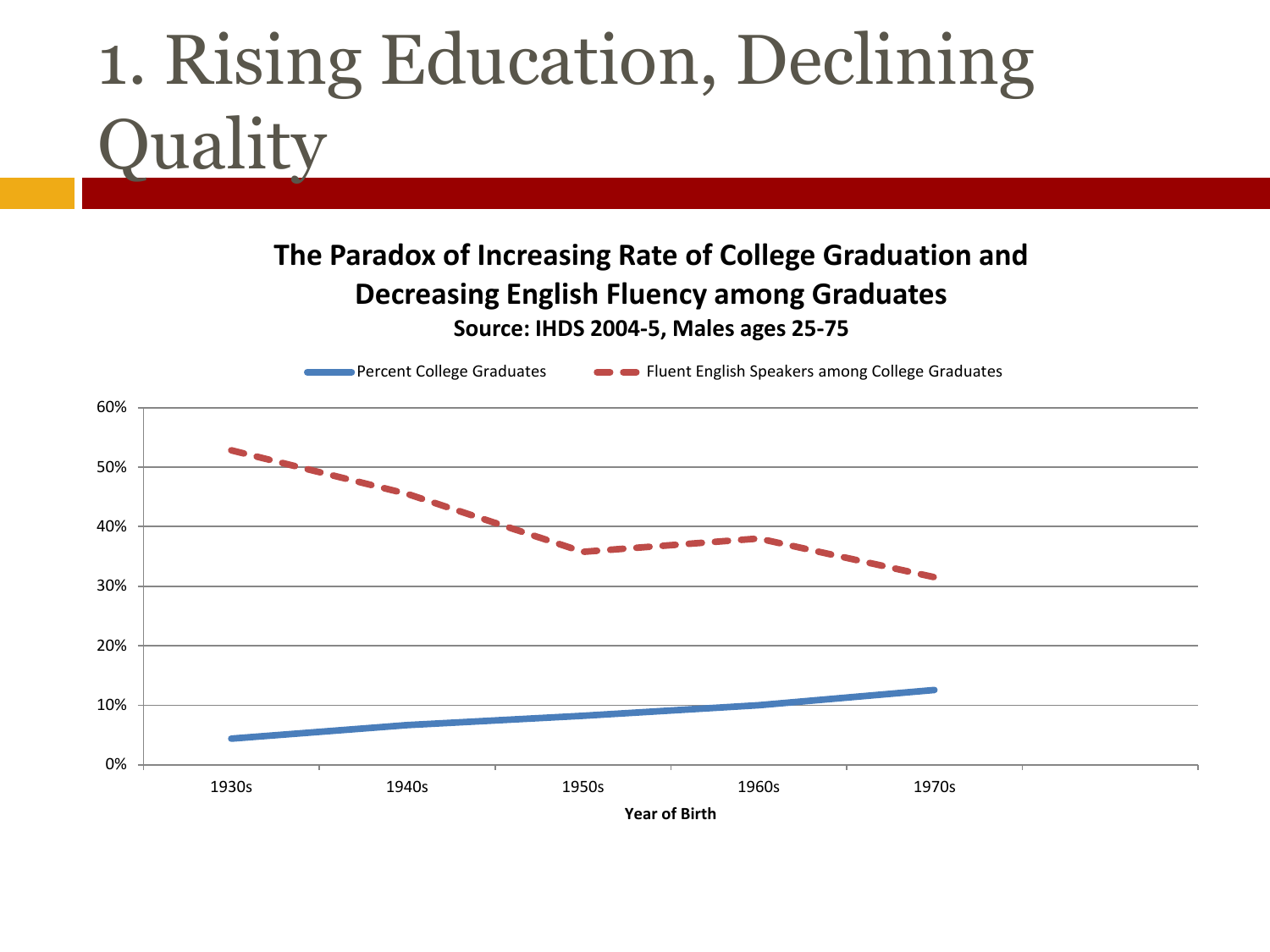### Success of educational expansion

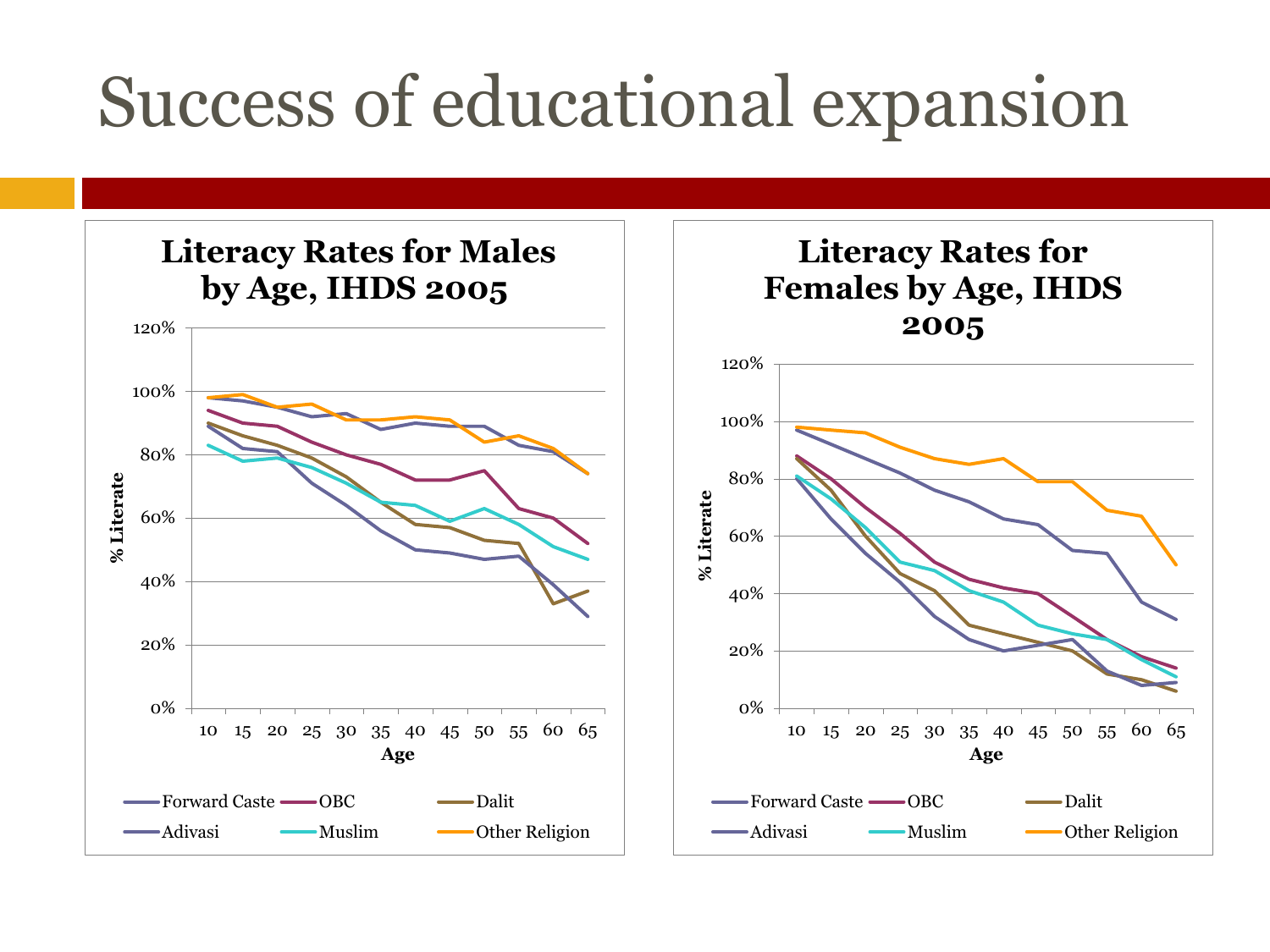## Education system's inability to keep pace

- $\Box$  Vast expansion of student population
- **□ Many first generation learners**
- $\Box$  Hurly burly growth of private schools and colleges
- **□** Very little quality control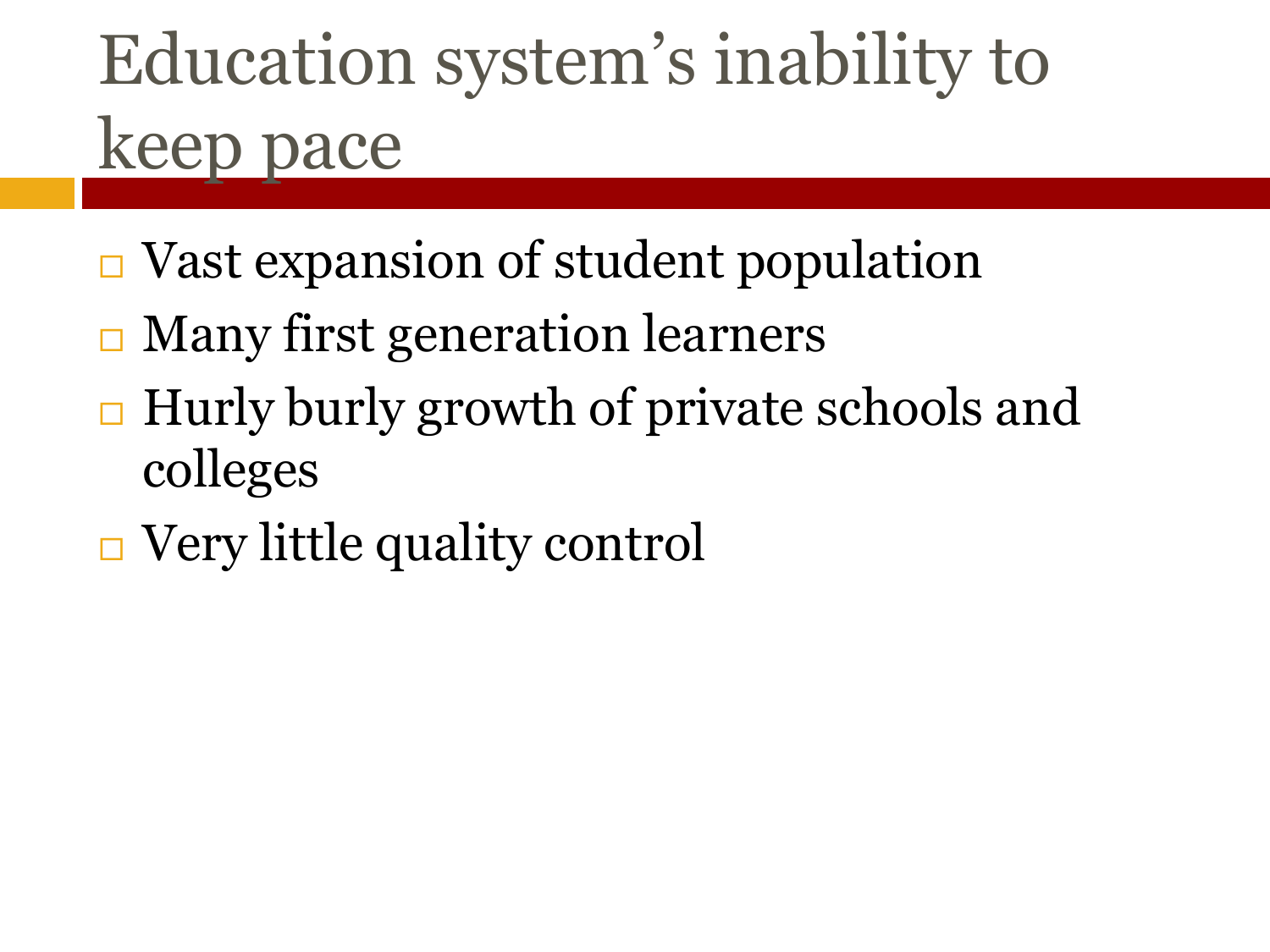### 2. Improving nutrition, increasing inequality

Decline in Percent Children With Severe to Moderate Stunting between 1992-93 and 2005-6

| <b>Wealth</b><br>Quintile | $NFHS - 1$ | NFHS-3 | % Decline |
|---------------------------|------------|--------|-----------|
| Lowest 20%                | 49%        | 44%    | 10.8%     |
| $21 - 40\%$               | 48%        | 40%    | 16.4%     |
| 41-60%                    | 47%        | 35%    | 25.9%     |
| 61-80%                    | 46%        | 29%    | 36.4%     |
| Top 20%                   | 35%        | 21%    | 40.7%     |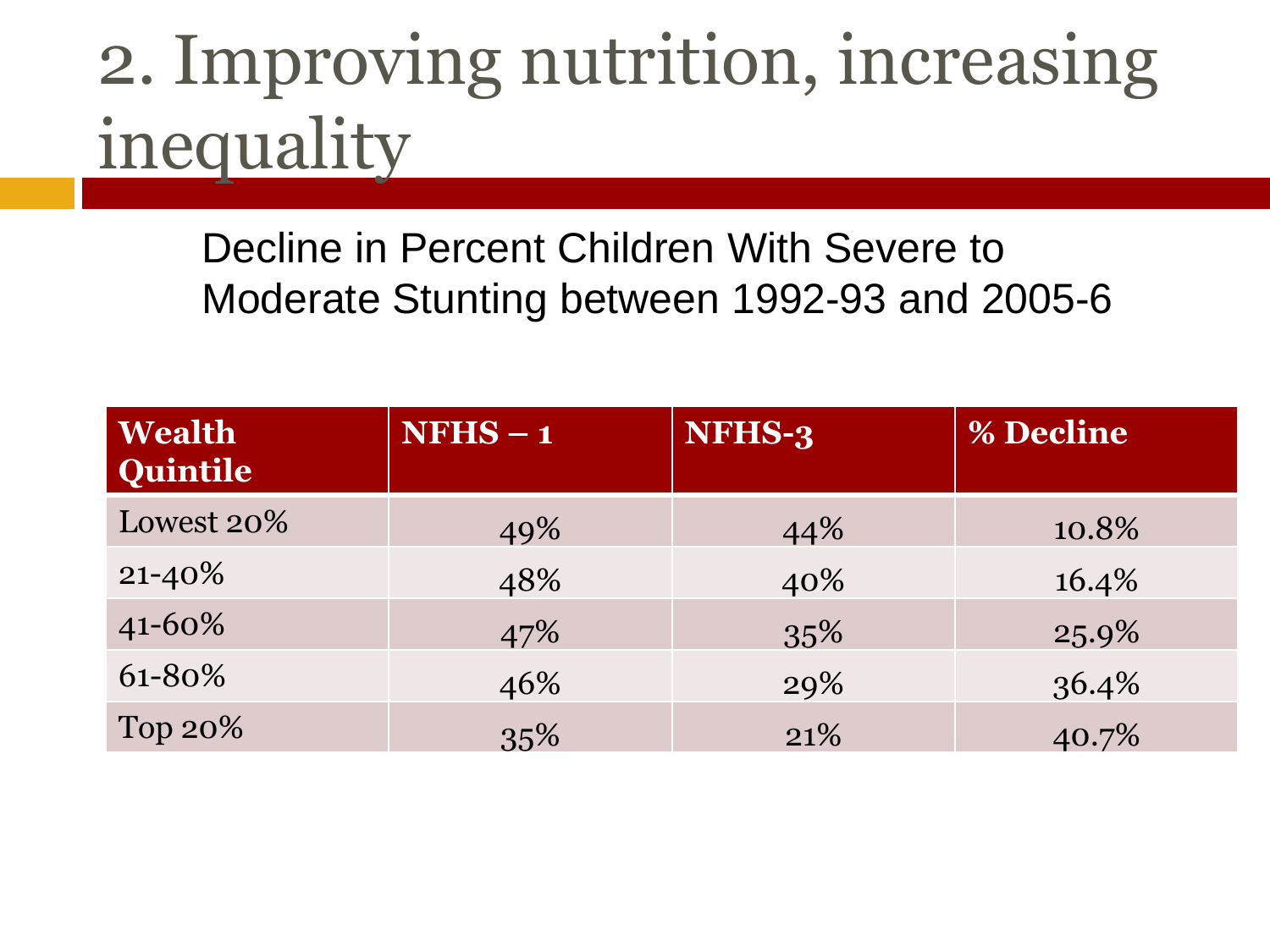# Malnutrition affected by many factors…

- **□** Food shortages, nutritional composition and disease prevalence due to poor water and sanitation
- As long as disease prevalence is high, income makes only a minor difference
- **□** But as disease prevalence declines, role of income is greater
- **□** So success in controlling diseases and improving water/sanitation results in increasing nutritional inequality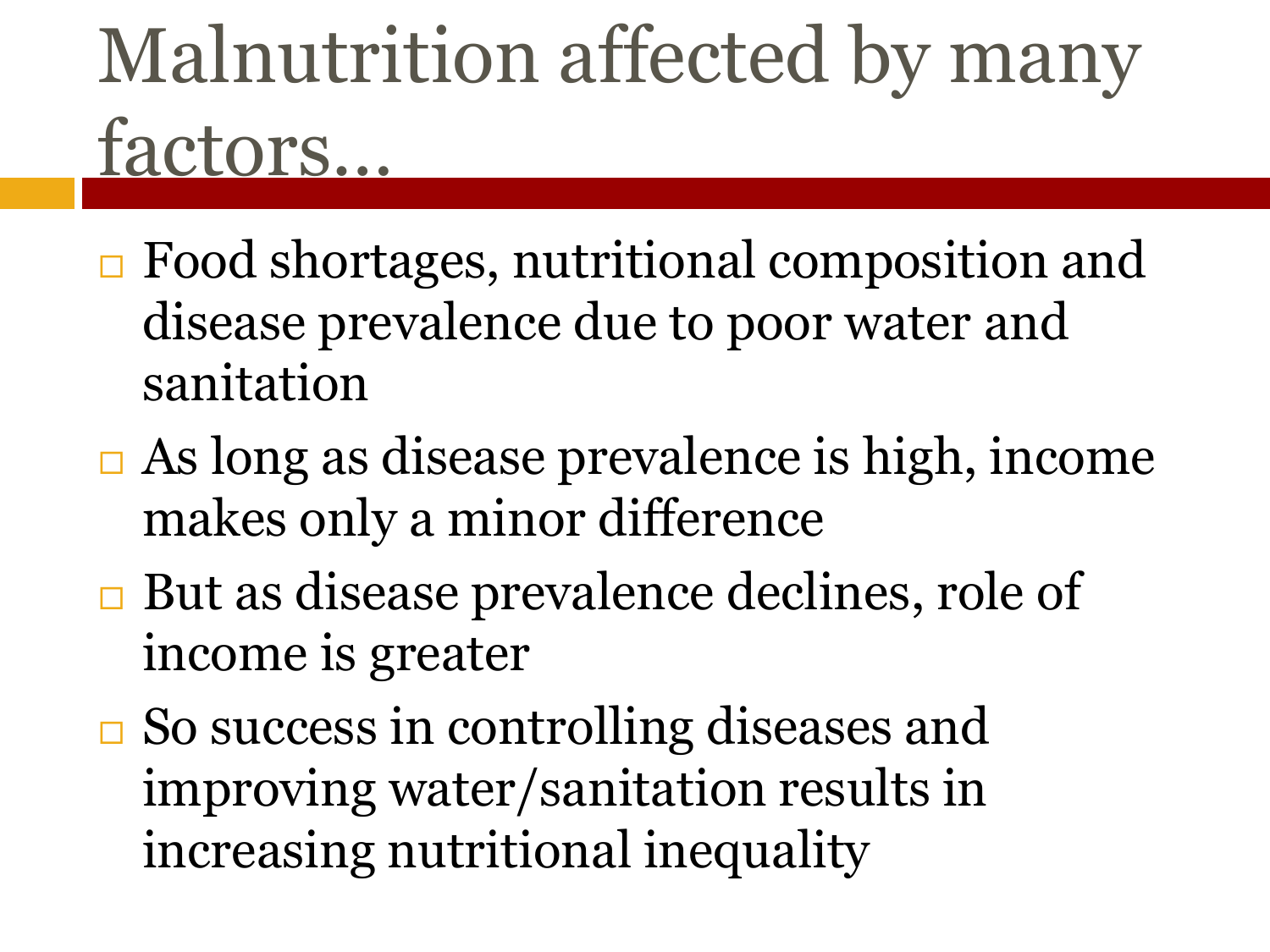### 3. Improving women's education, declining employment

#### **Women's Employment by Education and Household Income (Rural)**



#### **Women's Employment by Education and Household Income (Urban)**



**Education**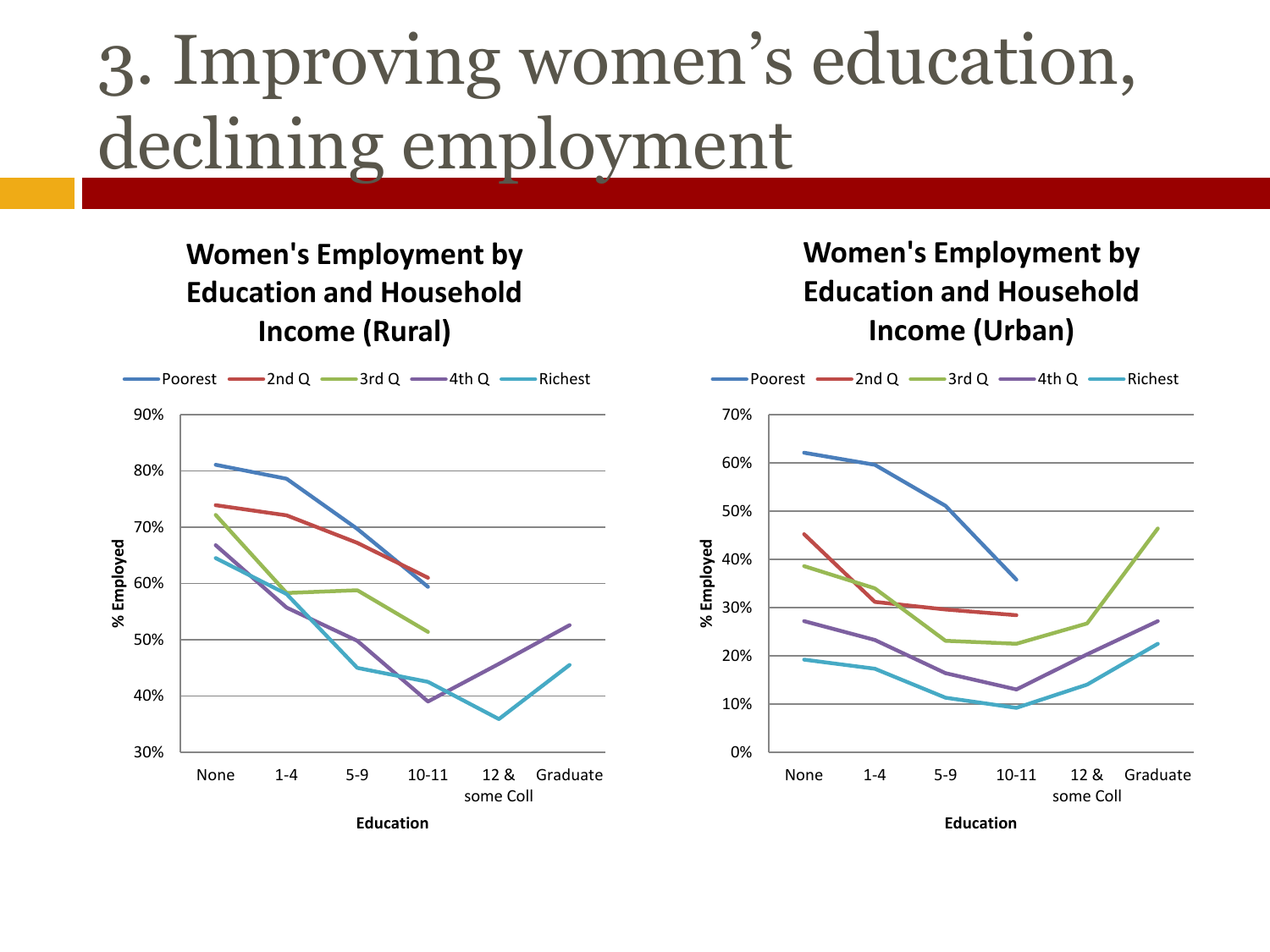## Paradox of declining female employment

- $\Box$  Higher family incomes associated with lower female work participation
- $\Box$  But even controlling for family income, educated women tend to withdraw from the labor force
- **□** Difficulties in finding "suitable" jobs
- $\square$  Some of the same phenomena associated with rising youth unemployment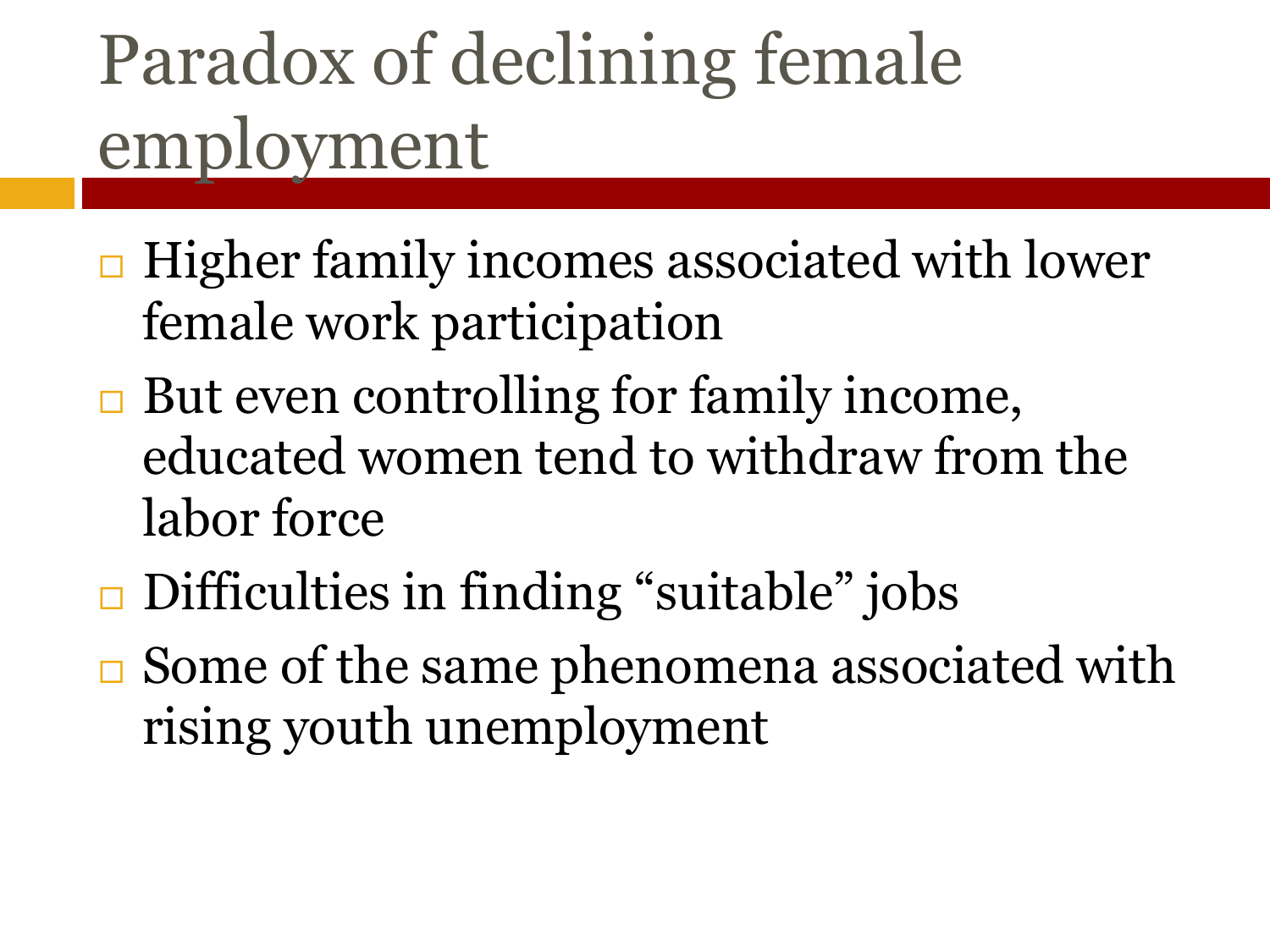# II. Quality: The next frontier

- **□** For nearly 10 years, the ASER surveys have documented that barely 50% of the students can read simple paragraphs.
- $\Box$  These simple results hide a more acute problem.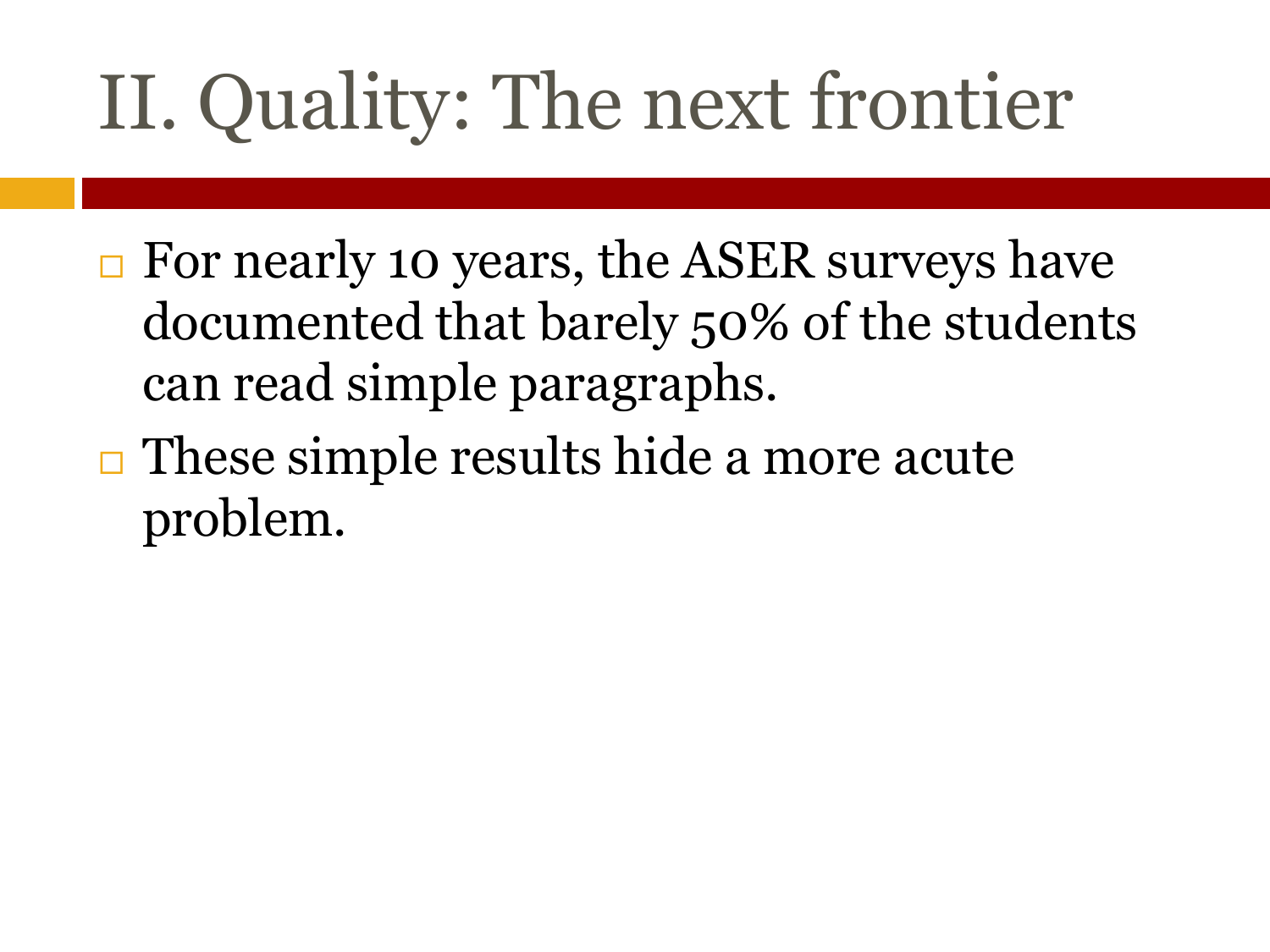# Real Concern – Flat Learning Profiles

- $\Box$  One would expect learning levels to rise with more time spent in school
- **□ But a recent paper by Lant Pritchett and** Amanda Beatty and work by Karthik Muralidharan documents very low levels of improvement in basic skills with more time in school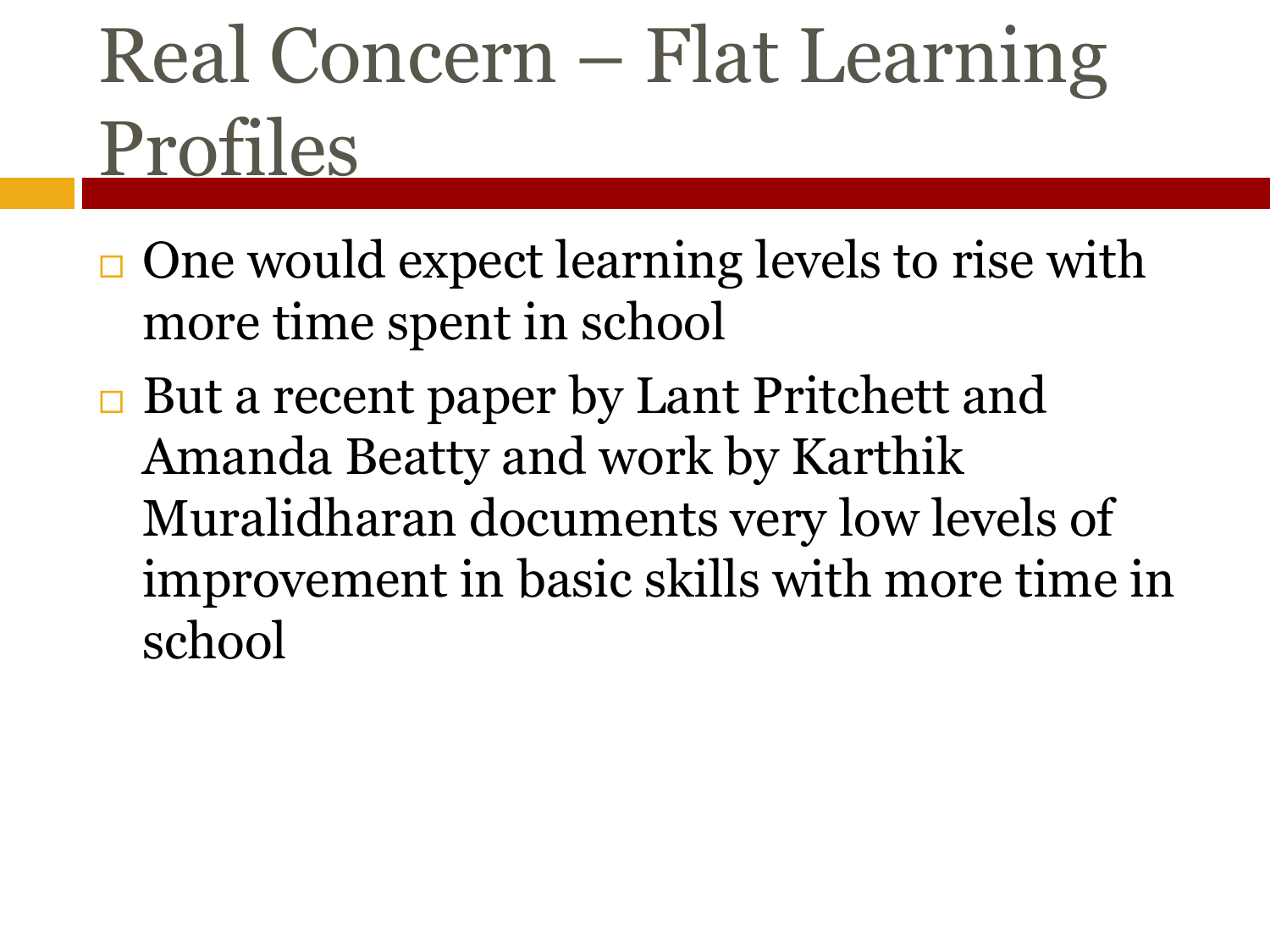#### APRESt results in AP (Source: Pritchett and Beatty, citing Muralidharan)

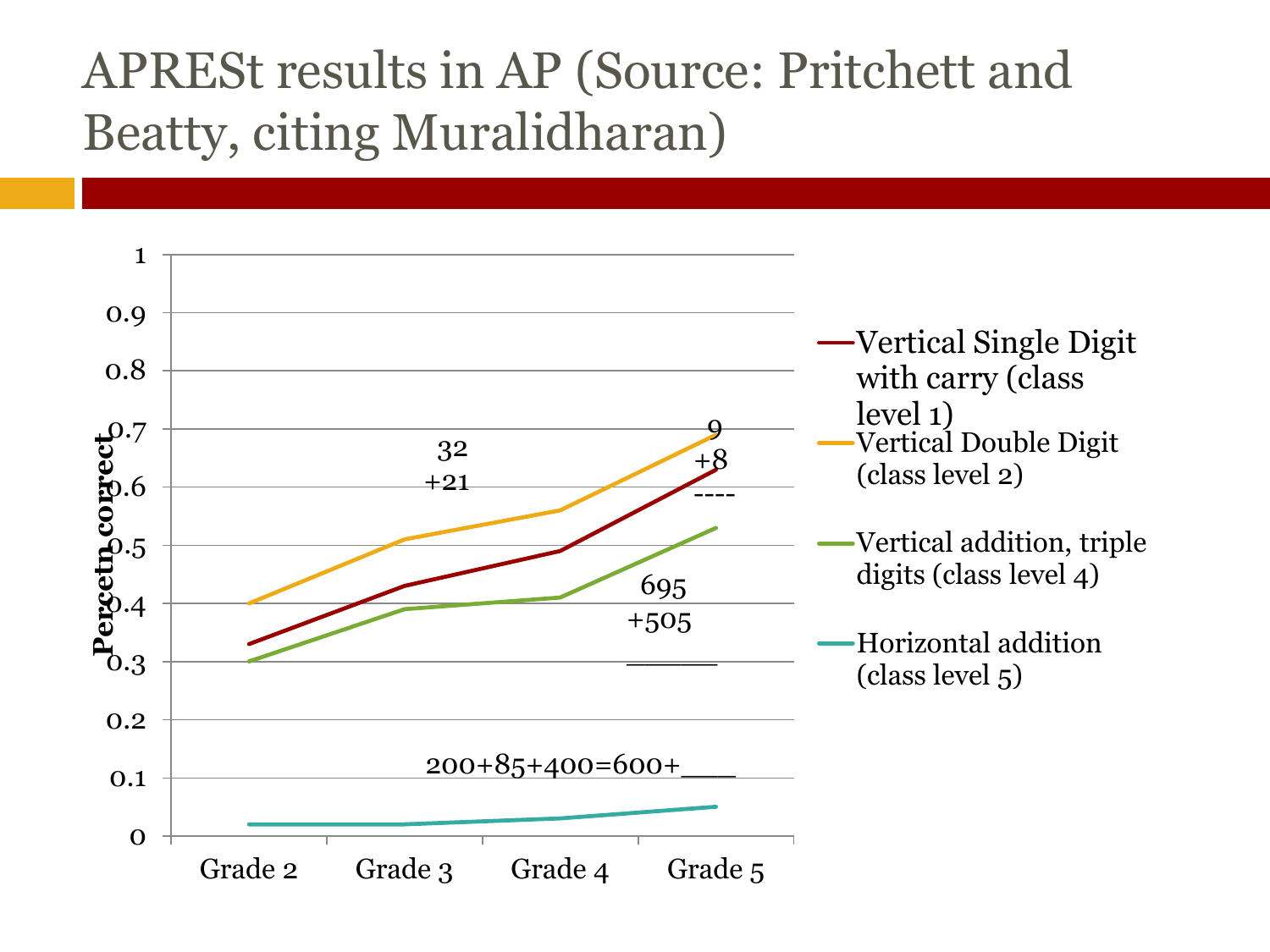|                  | Skill/competency                                                                            | Average           | Of students who | X in Y children |
|------------------|---------------------------------------------------------------------------------------------|-------------------|-----------------|-----------------|
|                  |                                                                                             | percentage point  | didn't know     | who learned     |
|                  |                                                                                             | increase per year | skill, percent  | skill per grade |
|                  |                                                                                             | of schooling      | who learned by  | (of those who   |
|                  |                                                                                             |                   | next grade      | didn't know in  |
|                  |                                                                                             |                   |                 | previous grade) |
| APRESt*          | Vertical single digit addition (w carry)                                                    | 0.100             | 17.6%           | $3$ in 17       |
| <b>APRESt</b>    | Identify which shape is a triangle                                                          | 0.053             | 7.0%            | $3$ in 43       |
| <b>ASER 2010</b> | Division (3 digit by 1 digit)                                                               | 0.113             | 20.2%           | $1$ in $5$      |
| (AP)             |                                                                                             |                   |                 |                 |
| <b>ASER 2010</b> | Division (3 digit by 1 digit)                                                               | 0.123             | 30.4%           | $1$ in $3$      |
| (Himachal)       |                                                                                             |                   |                 |                 |
| <b>ASER</b>      | Division (3 digit by 1 digit)                                                               | 0.105             | 15.4%           | $2$ in 13       |
| 2010 (UP)        |                                                                                             |                   |                 |                 |
| EI               | $19 + X = 32$                                                                               | 0.075             | 16.9%           | $1$ in $6$      |
| EI               | Measuring length of object with a ruler<br>(when object is placed at 1cm instead<br>of 0cm) | 0.029             | 3.93%           | $2$ in $51$     |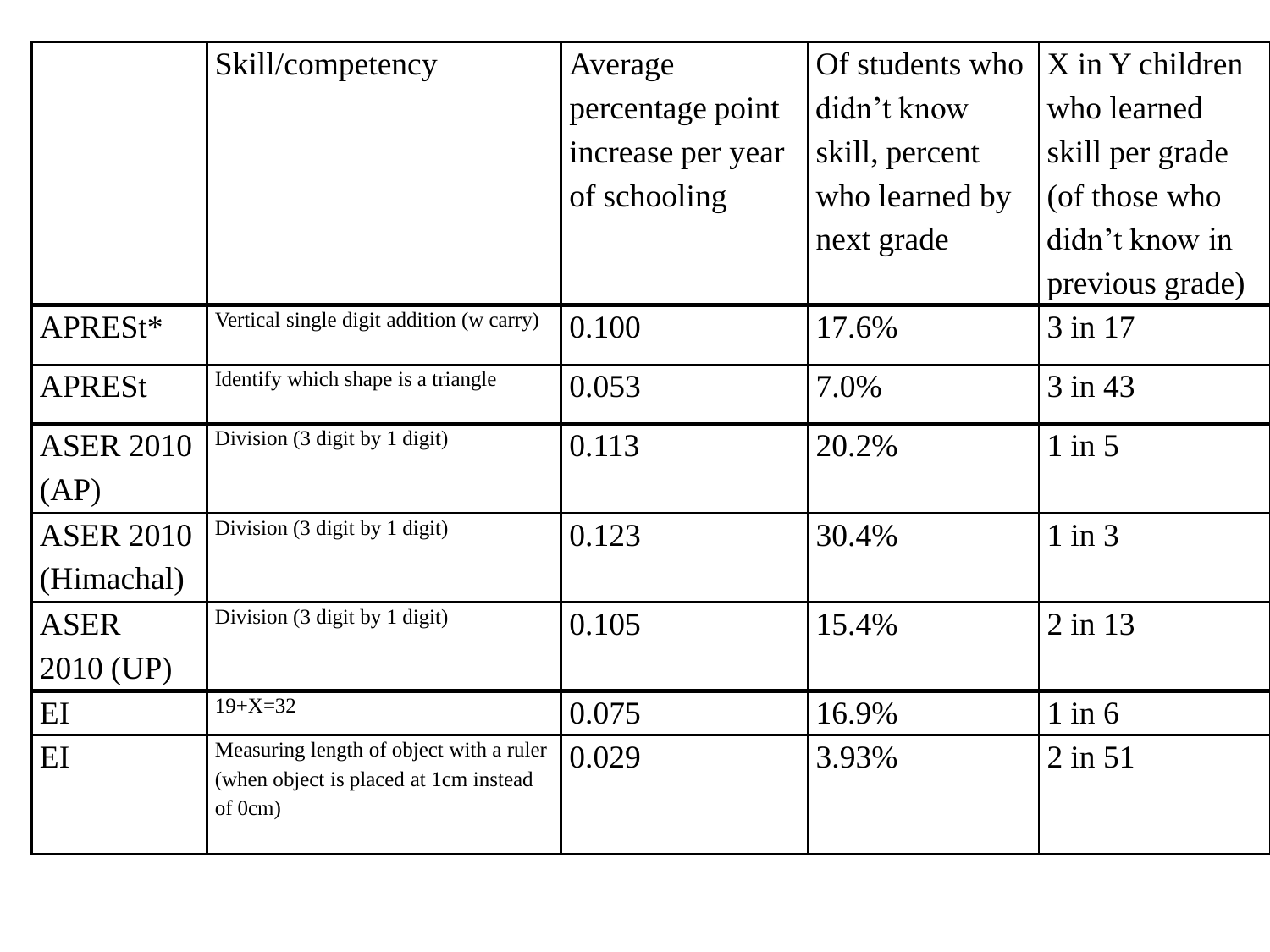# Parents and patients recognise the problem

- $\Box$  Health care in India has always been private
- $\Box$  Education is getting rapidly privatised
- $\Box$  While the rich are more likely to move to the private sector, the poor are also not particularly happy with government services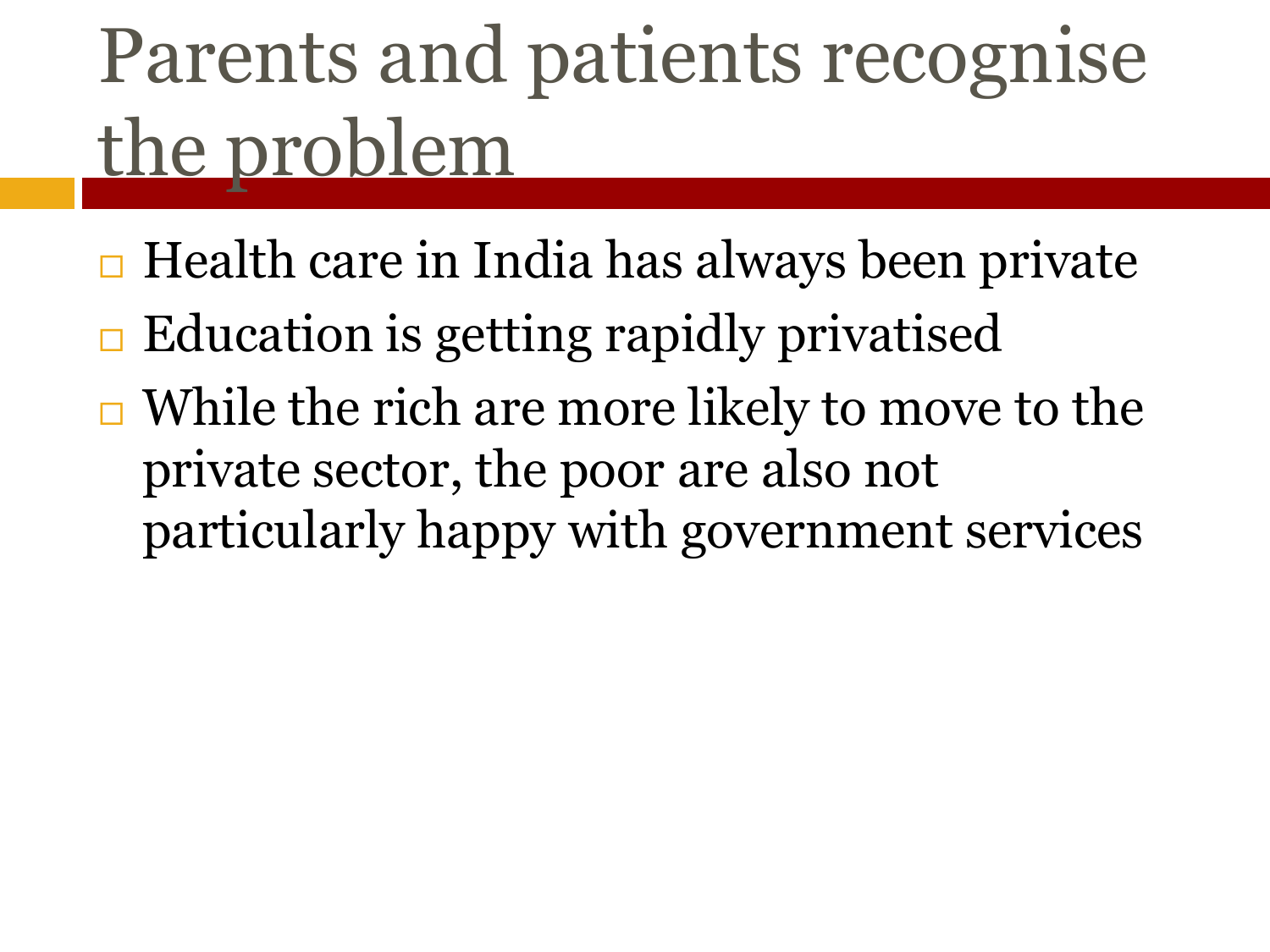Middle class flight from government schools may reduce the quality of schooling for the remaining children

#### **Household Education and Reliance on Private Schooling**

**Private School Private Tuition** 

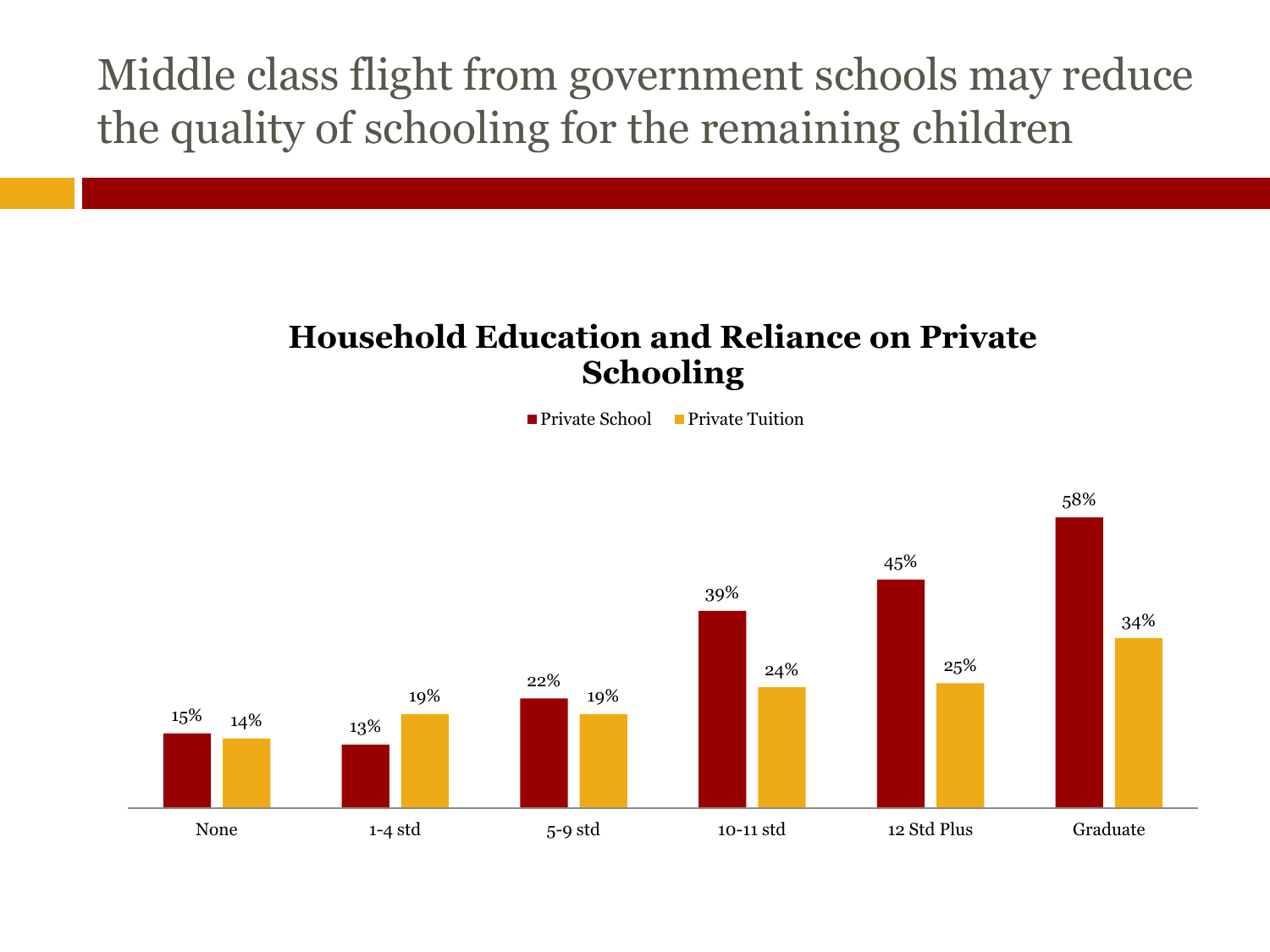Even when government facility is the only one available, people go outside the village to see private doctors



**Use of Public and Private Care by Availability in Village, IHDS 2005**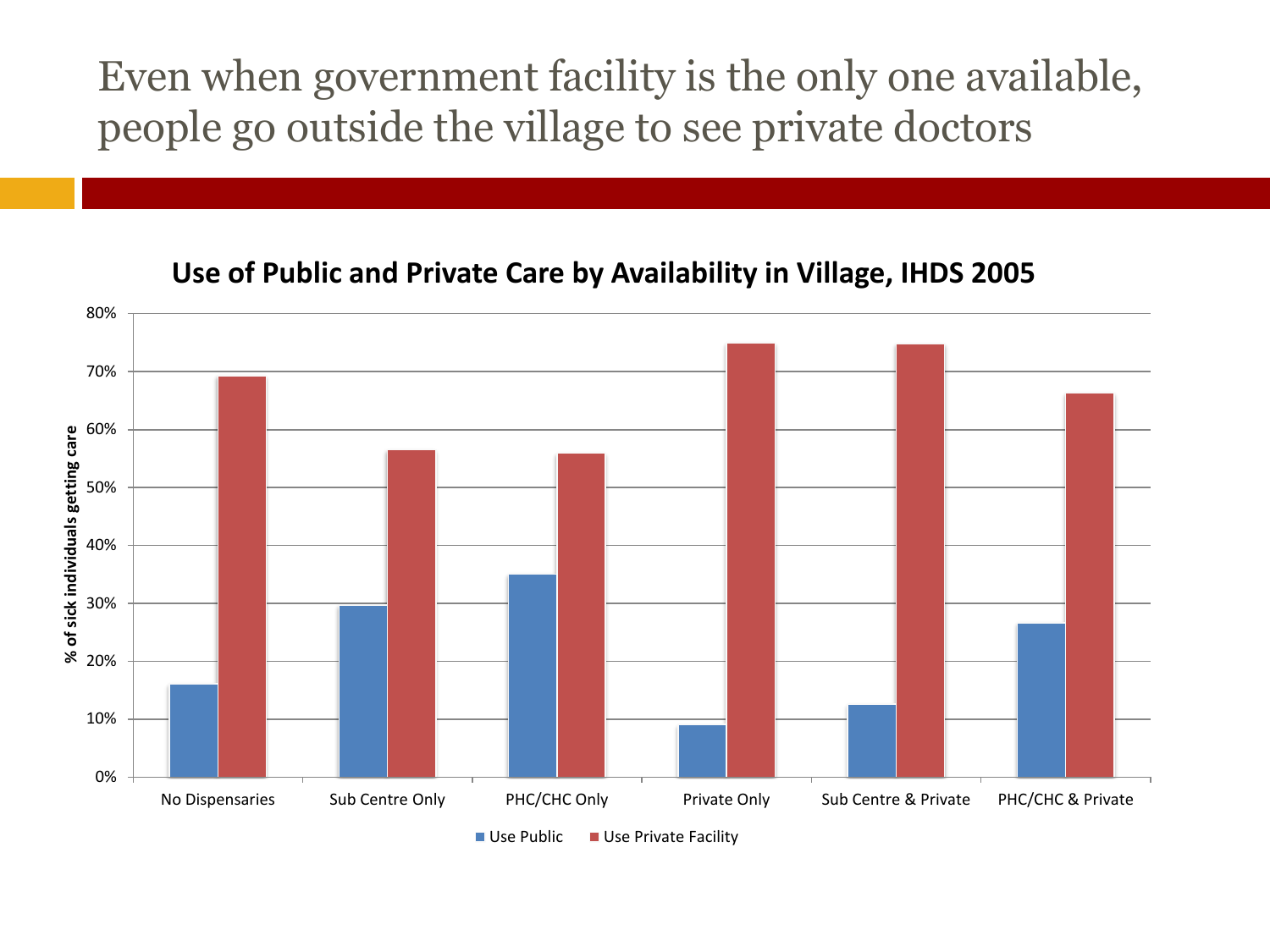# Nearly 80% of health care is private…

- $\Box$  Sharp increase in health expenditure envisaged under 12<sup>th</sup> Plan
- $\Box$  How is people's preference for the private sector to be balanced with growth in public spending?
- $\Box$  RSBY offers an interesting experiment but is unstable in the long run with focus on hospitalisation rather than preventing and outpatient care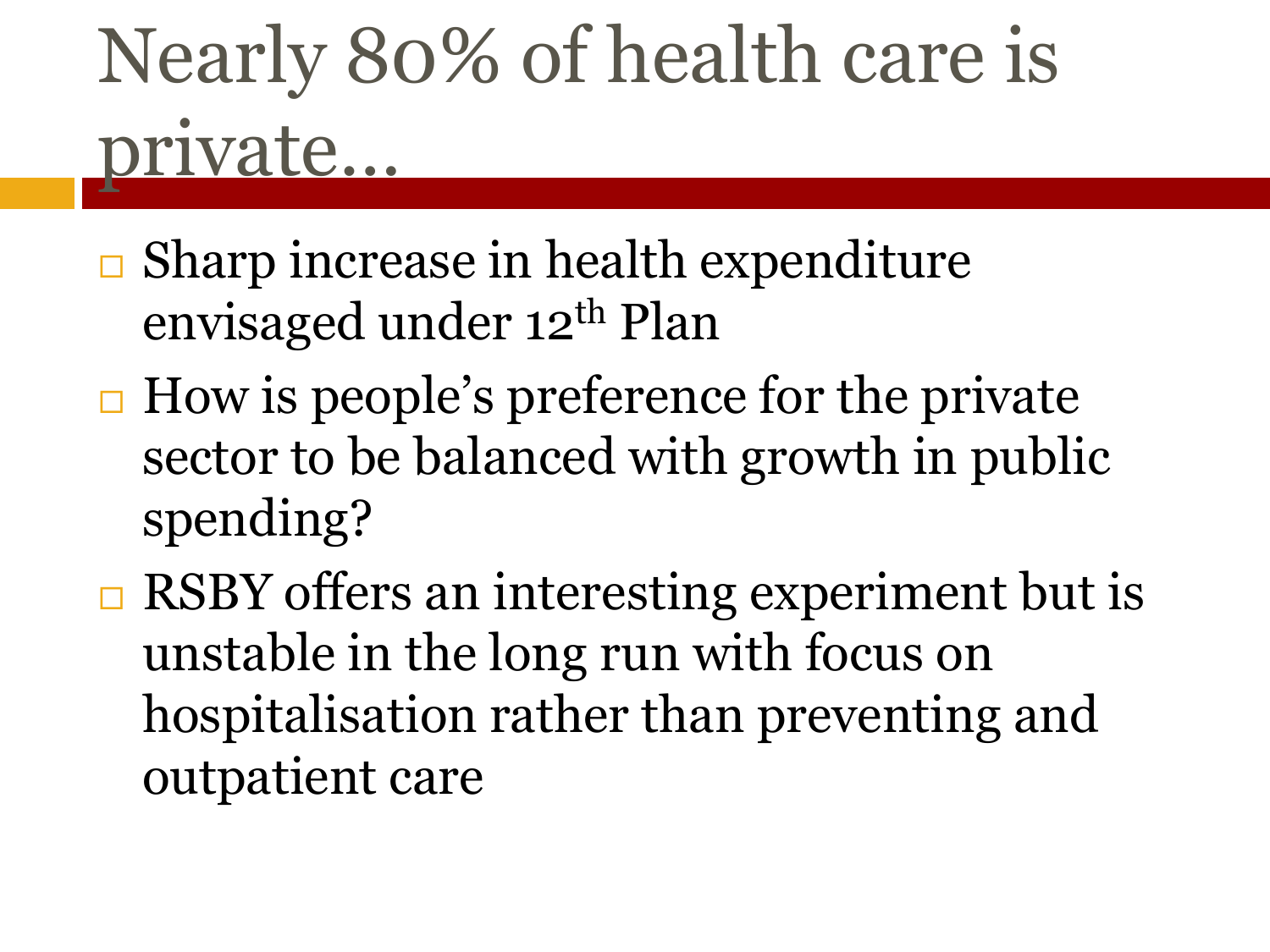# III. New problems of a brave new world

- $\Box$  A society in transition
- $\Box$  Many changes both within Indian society and in the global conditions
- **□** New challenges need different responses and not more of the same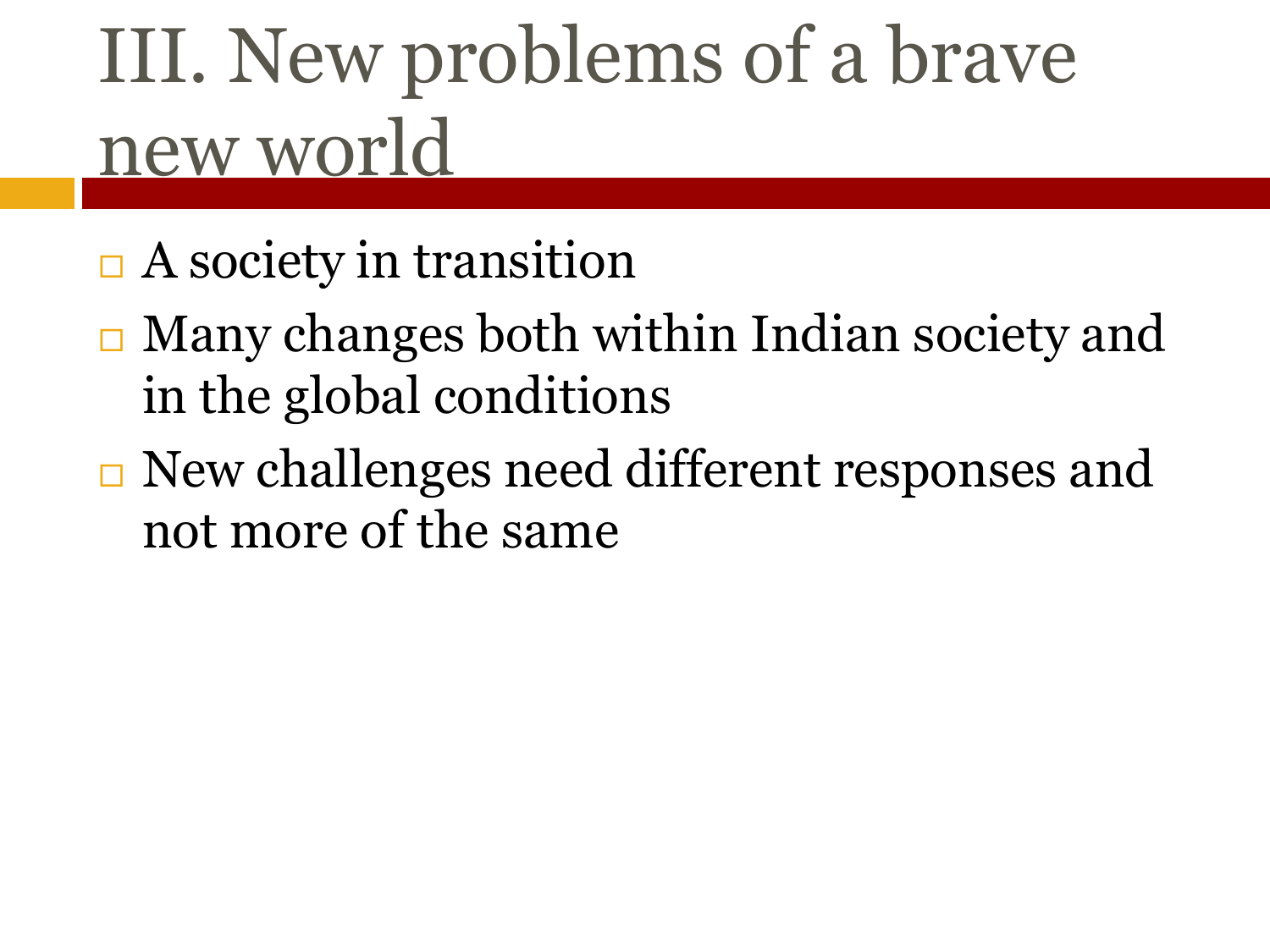

Mortality rate

Epidemiologic transition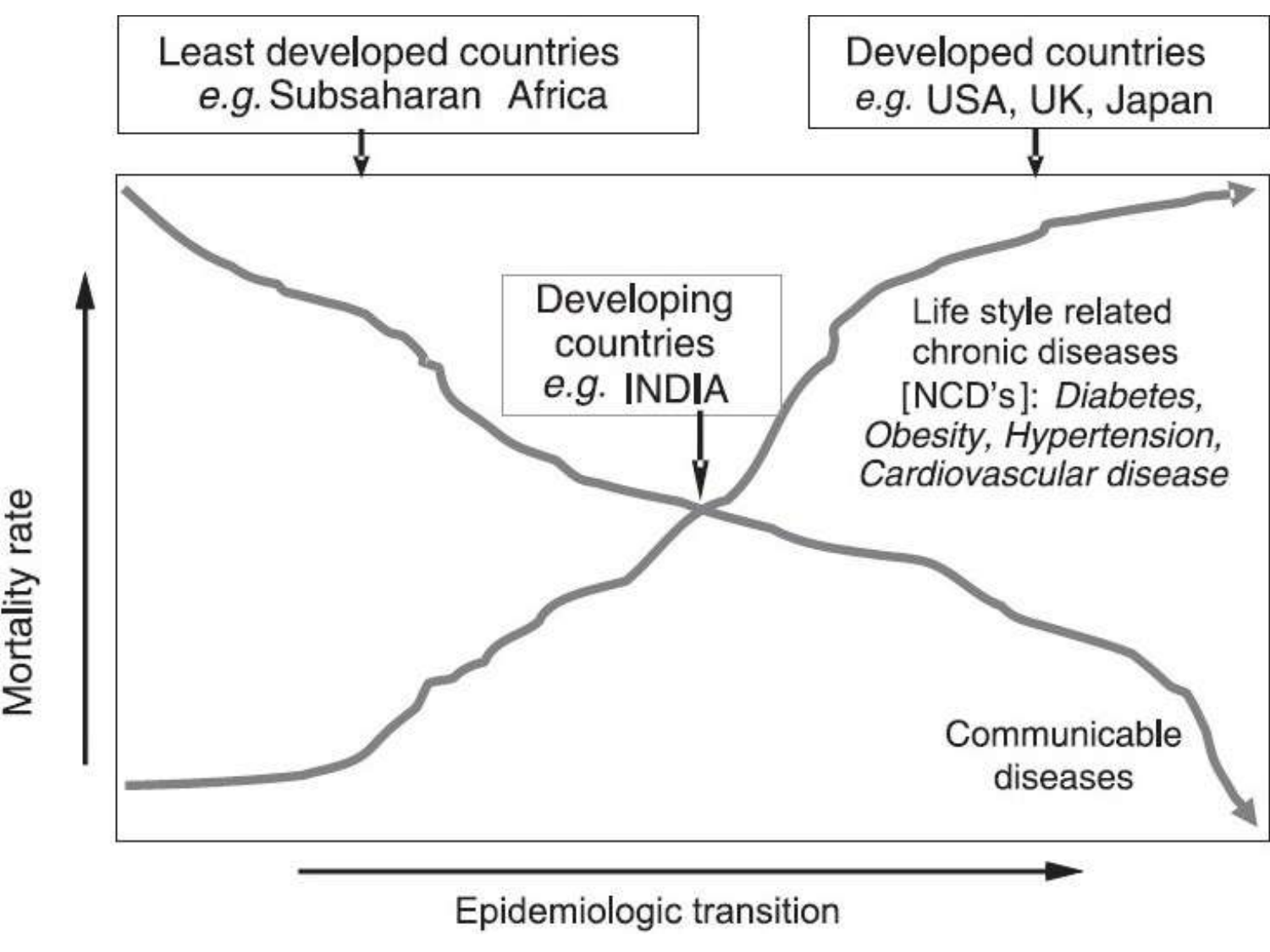#### Dealing with contagious diseases and chronic diseases require different strategies

 $\Box$  Our public health strategies most successful when they rely on a campaign approach rather than ongoing service delivery with follow-up contact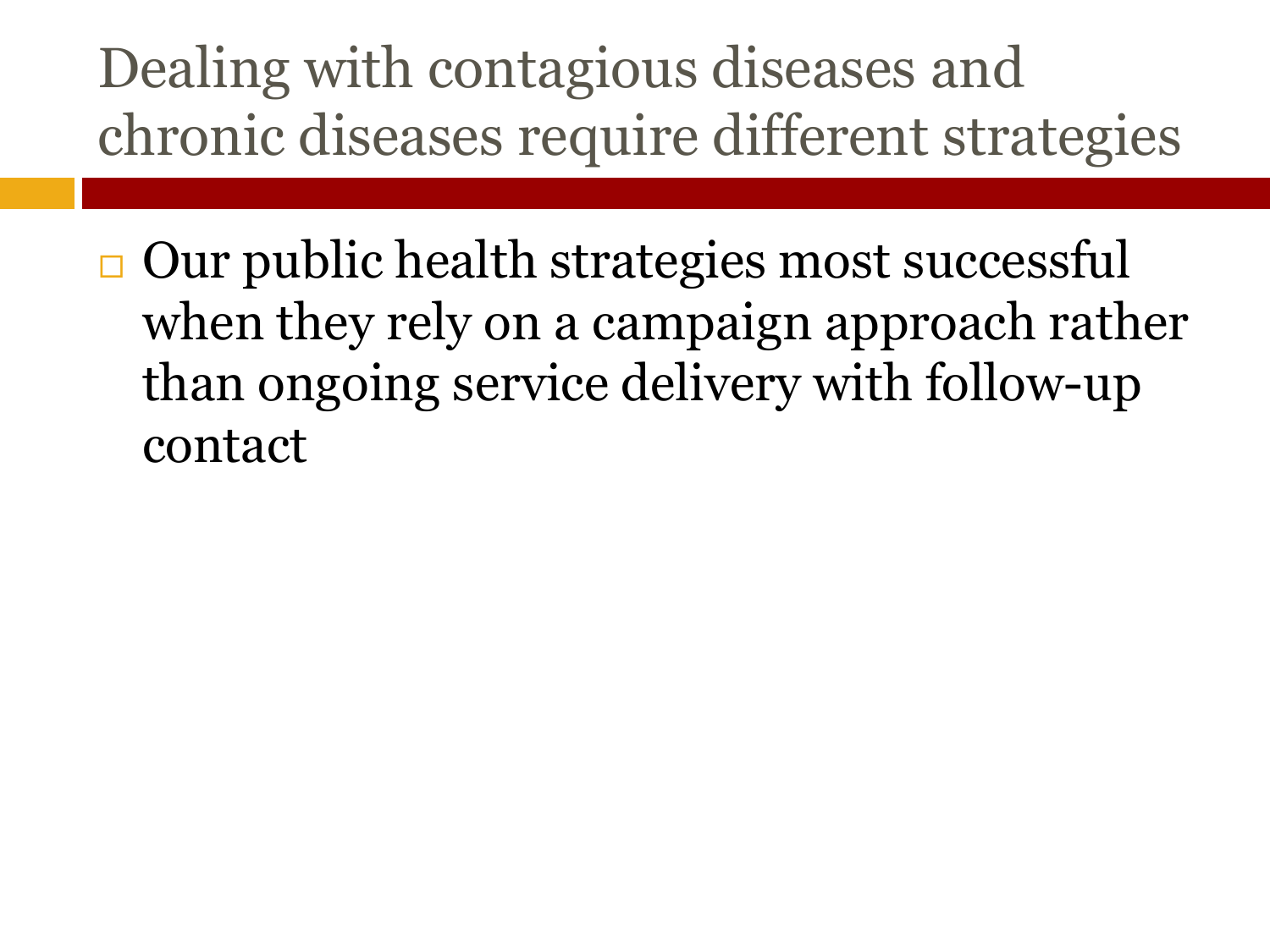# Vaccination Coverage: Diverging Trends

**Polio: Rising coverage due to pulse polio campaigns**

**DPT: Stagnant coverage rates**

**Proportion of Children in Three NFHS Surveys Receiving 3 Doses of Polio Vaccination**



**Proportion of Children in Three NFHS Surveys Receiving 3 Doses of DPT Vaccination**

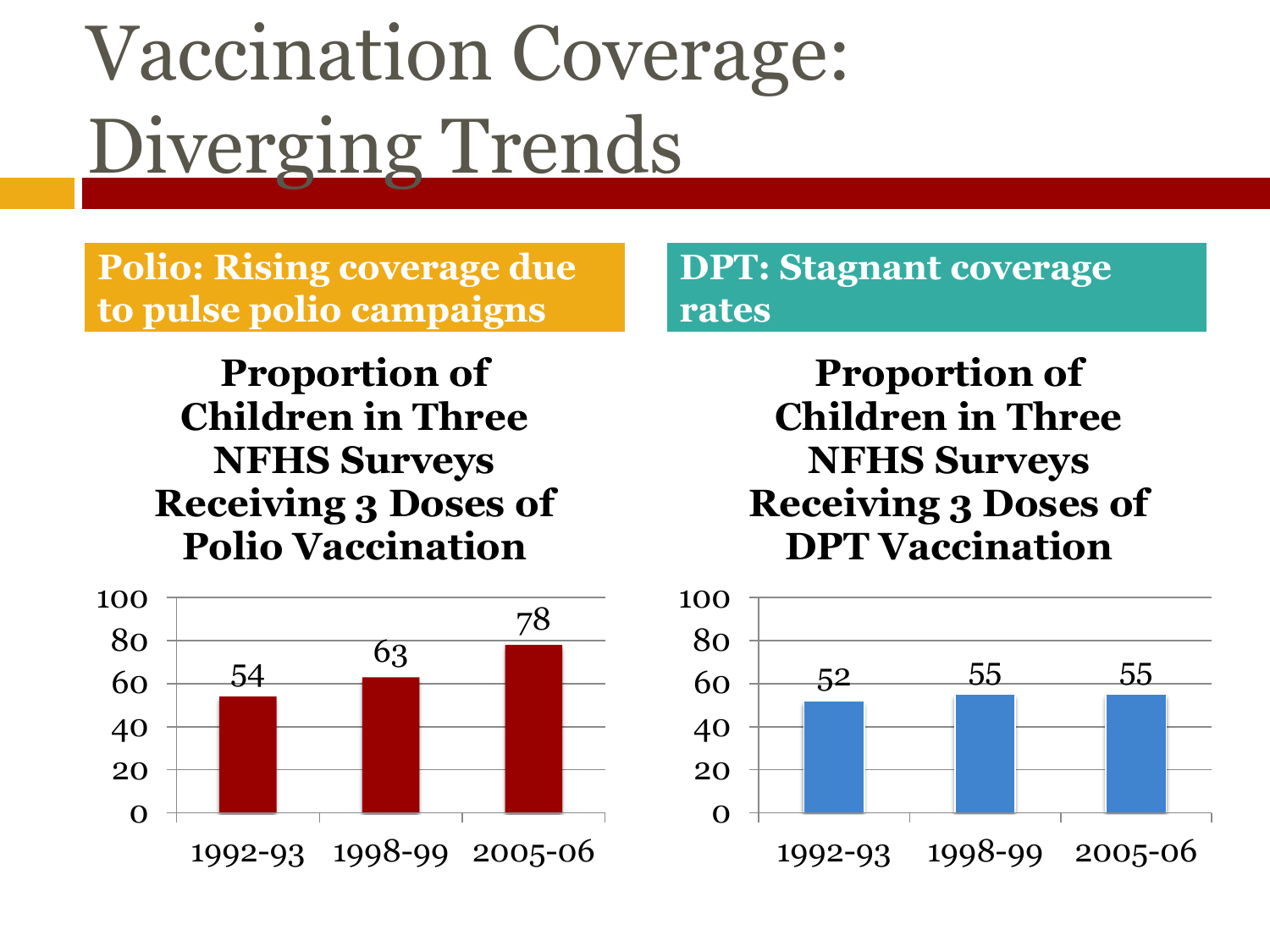## But dealing with diabetes and cardio-vascular diseases requires…

- $\Box$  On-going screening
- $\Box$  Focus on laboratory testing
- $\Box$  Medication that is continually monitored and adjusted
- $\Box$  Behavioral and nutritional counseling
- □ High rates of CVD among Indian origin populations in the Western countries (e.g 1.5 times higher death rate from heart disease in UK). Genetic or food habits? Either way a major impending challenge for India.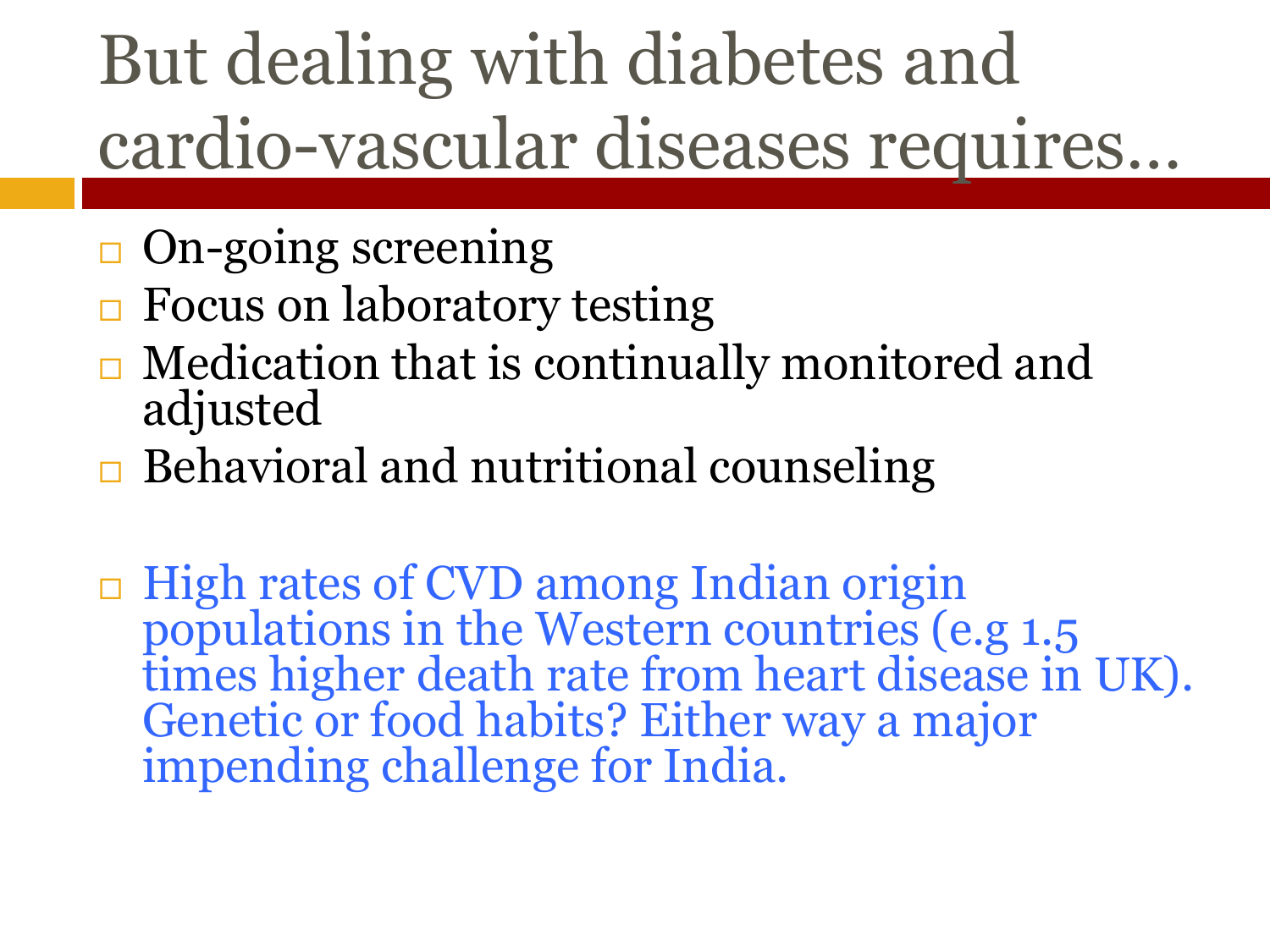# Rapidly growing threat of antibiotic resistence

- $\Box$  Antibiotic proliferation in India is rapidly becoming a worldwide threat
- $\Box$  Growth of antibiotic resistent bacteria can make it difficult treat a variety of infections
- Global Antibiotic Resistence Partnership's India working group documents striking increase in antibiotic sales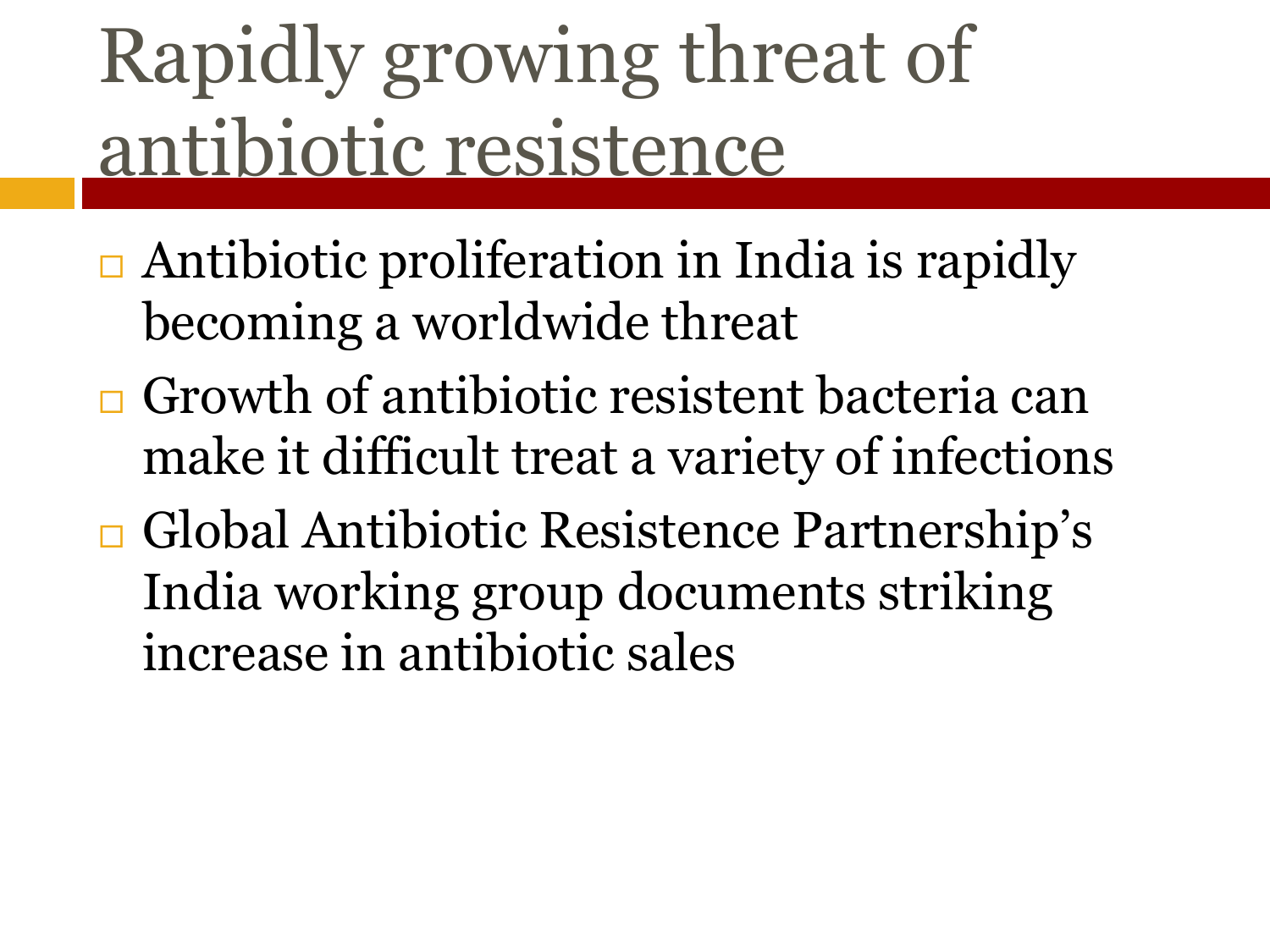# Rapid increase in antibiotic use in India (Source: GARP, 2011)



Fig. 1. Units of antibiotics sold in India, by type.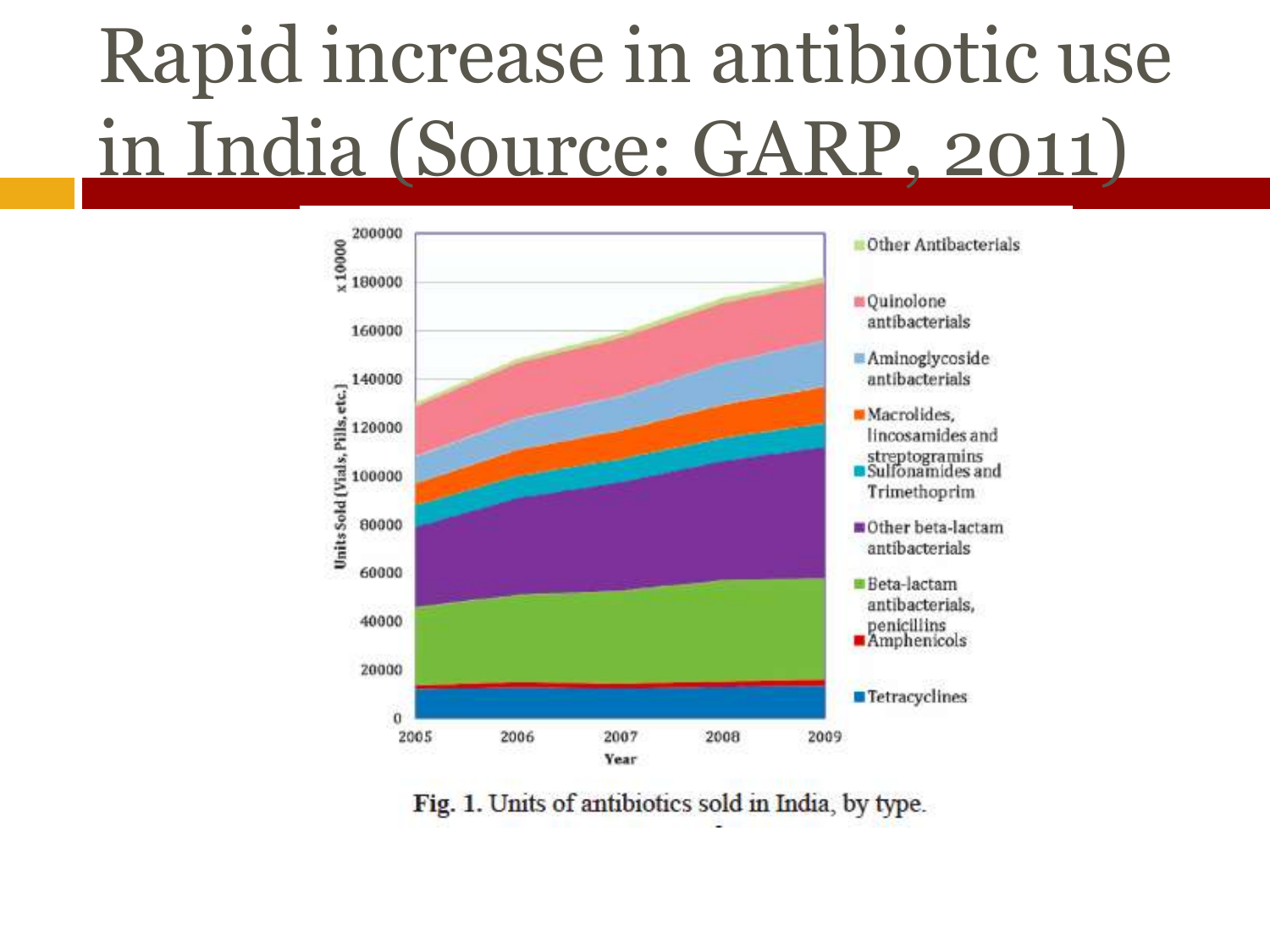# Recommendations of GARP

- 1. National surveillence of antibiotic resistence and use
- 2. Increasing use of diagnostic tests inside and outside the hospital
- 3. Setting up infection control mechanisms in hospitals
- 4. Patient and pharmacist education and monitoring to reduce antibiotic proliferation
- 5. Reduce use of antibiotics in agriculture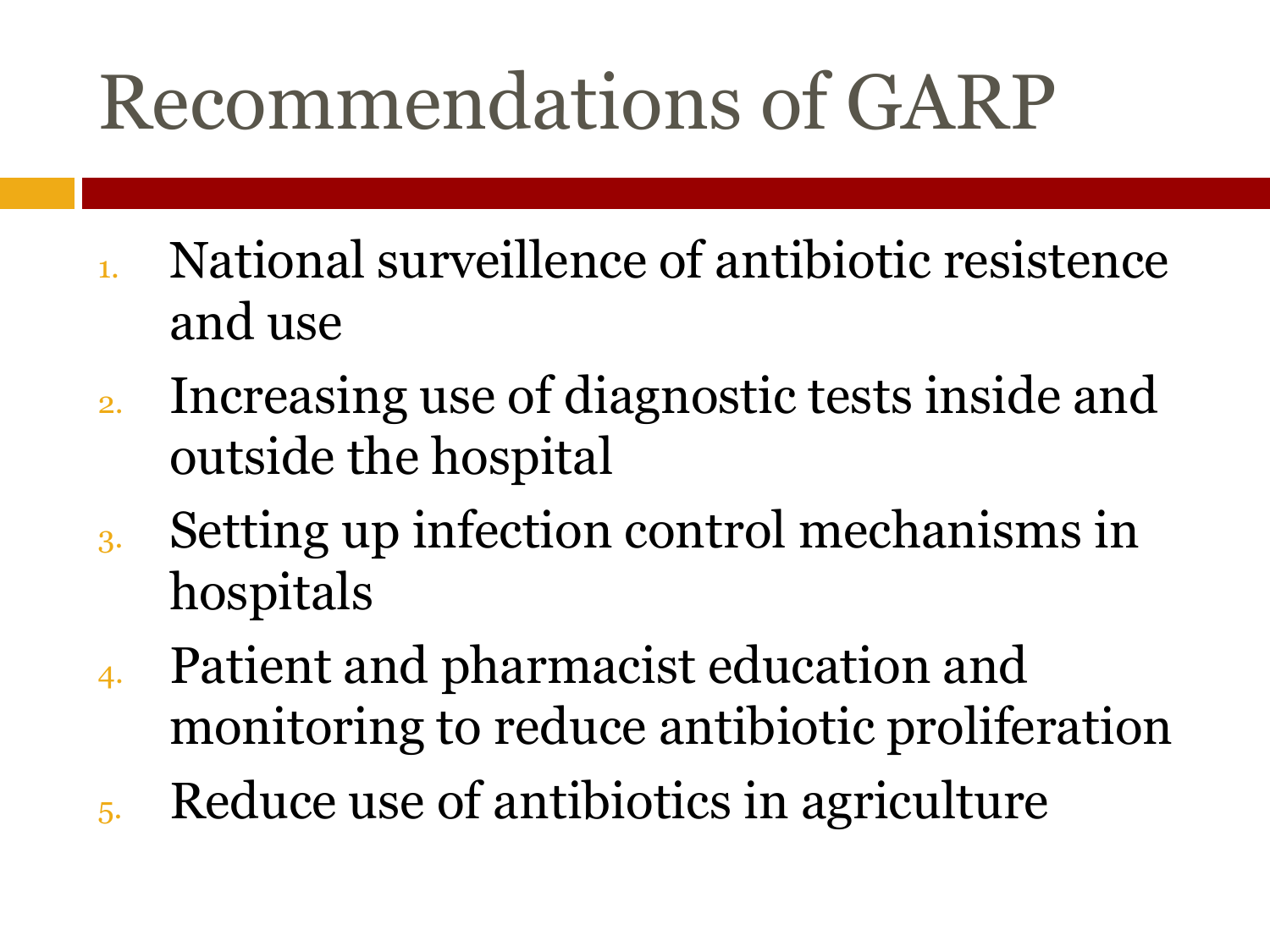# Need to move towards more technically oriented health care

- **□** Focus on community based health care, used in an era of contagious diseases
- But new needs require greater technical sophistication and regular monitoring and testing
- **□ Manpower and laboratory equipment** challenges
- **□ Could we focus on simple diagnostic and** monitoring technologies?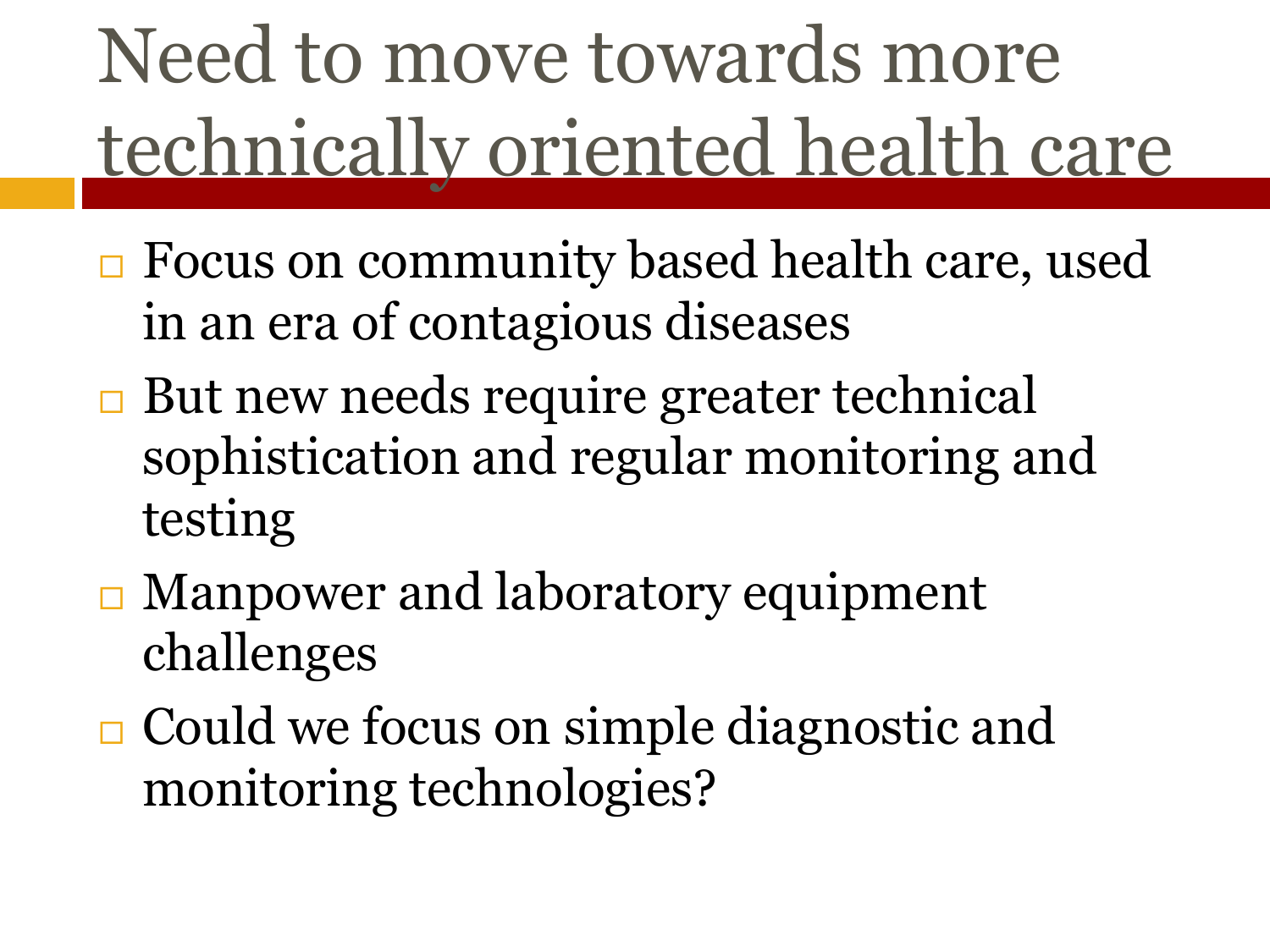# IV. Need for Policy Realism

- $\Box$  Public policies result from diverse pressures and often do not match instruments to outcomes
- $\Box$  The discussion of health needs above clearly reflects greater need for laboratory and technical inputs, yet policies seem to focus on strengthening grass roots community workers rather than laboratories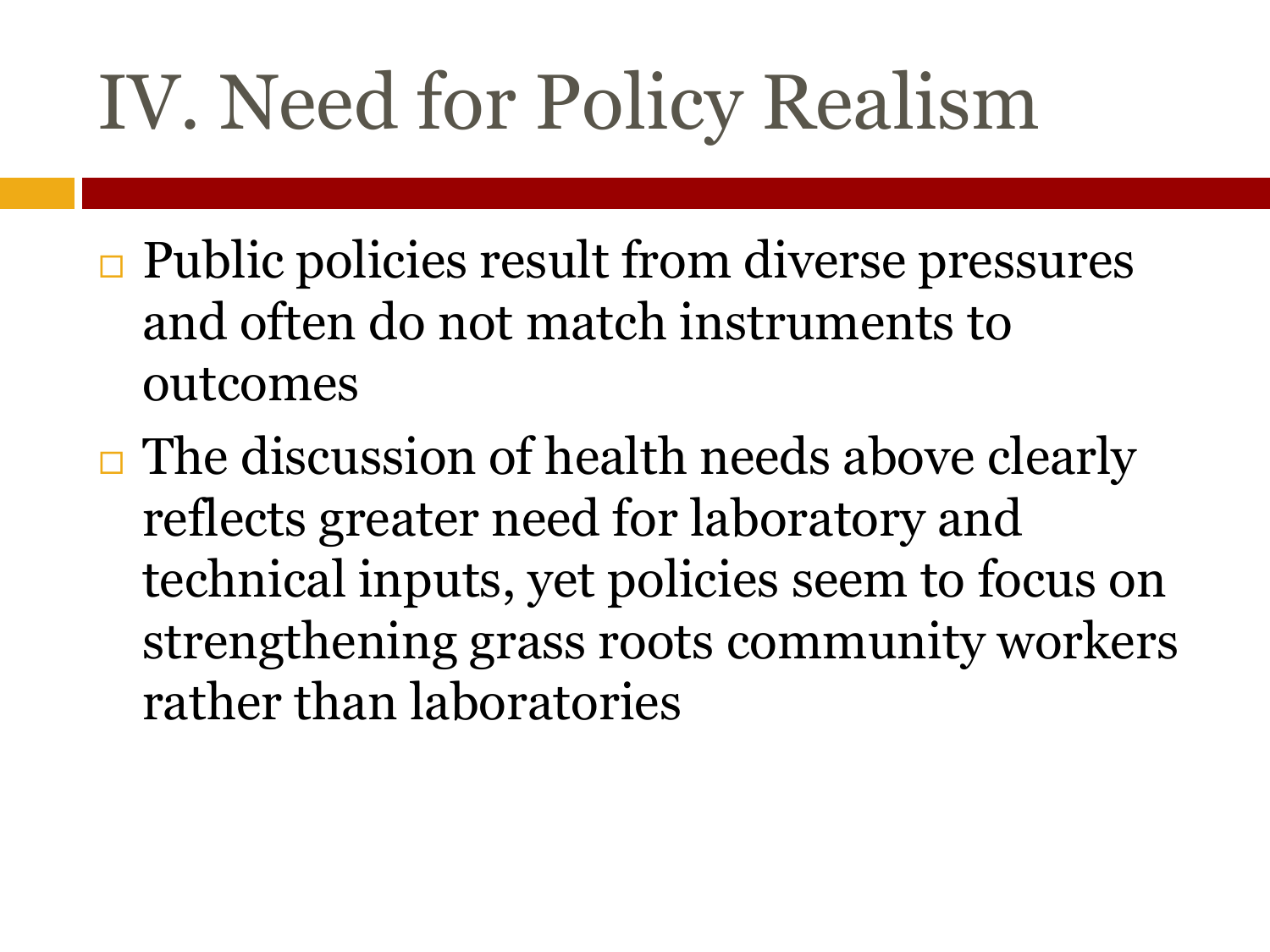# Counterproductive provisions in Right to Education

- **□ RTE focuses on age specific placement of** children and mandates automatic promotion to the next class
- **□** But educational research documents difficulties of teaching a heterogenous student body in the same class
- **□ What do we need? Skill or age specific** placement?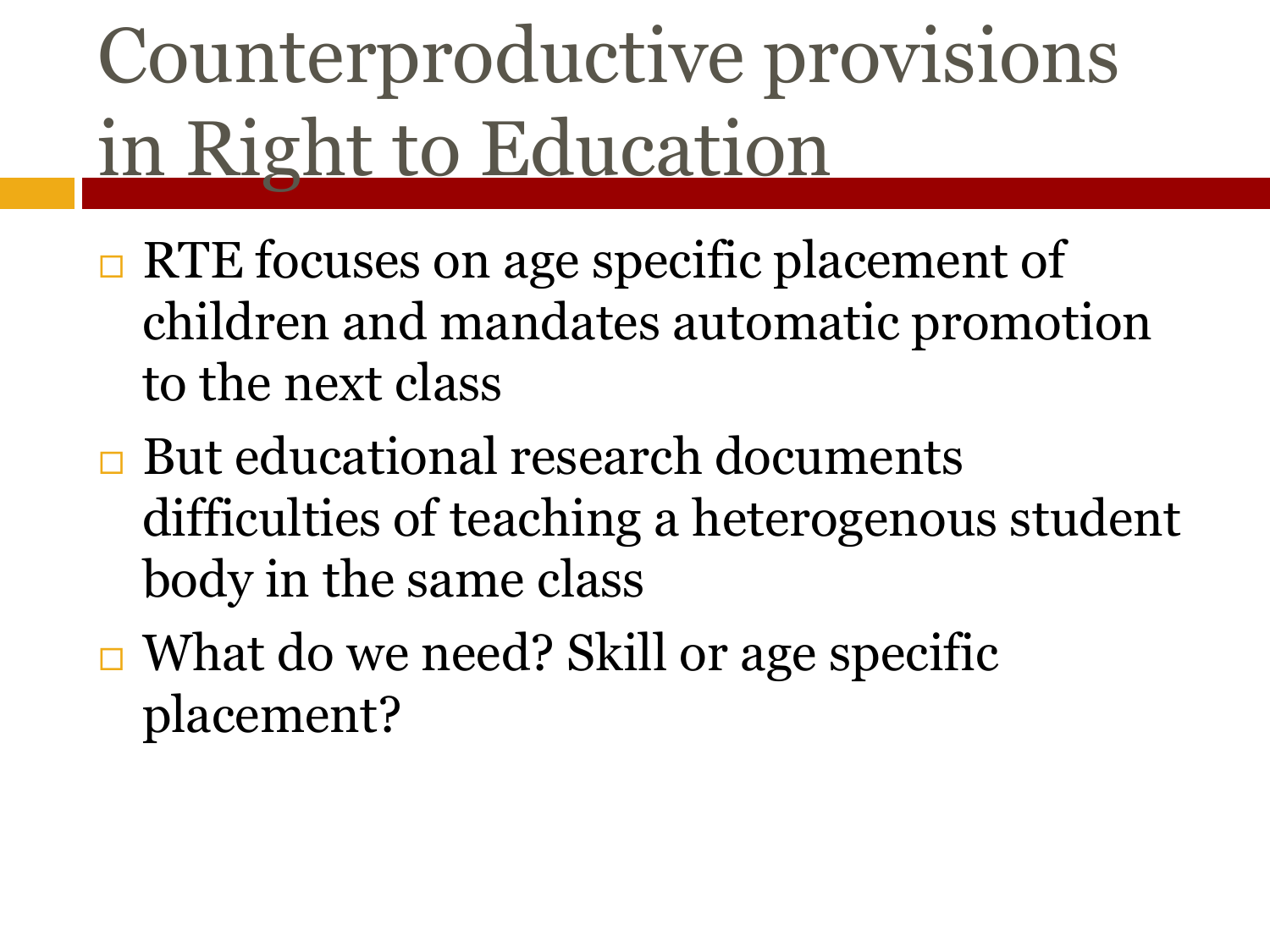# PDS and National Food Security Act

- **□** Focus on targeted subsidies to "priority" groups"
- $\Box$  But it is difficult to identify the poor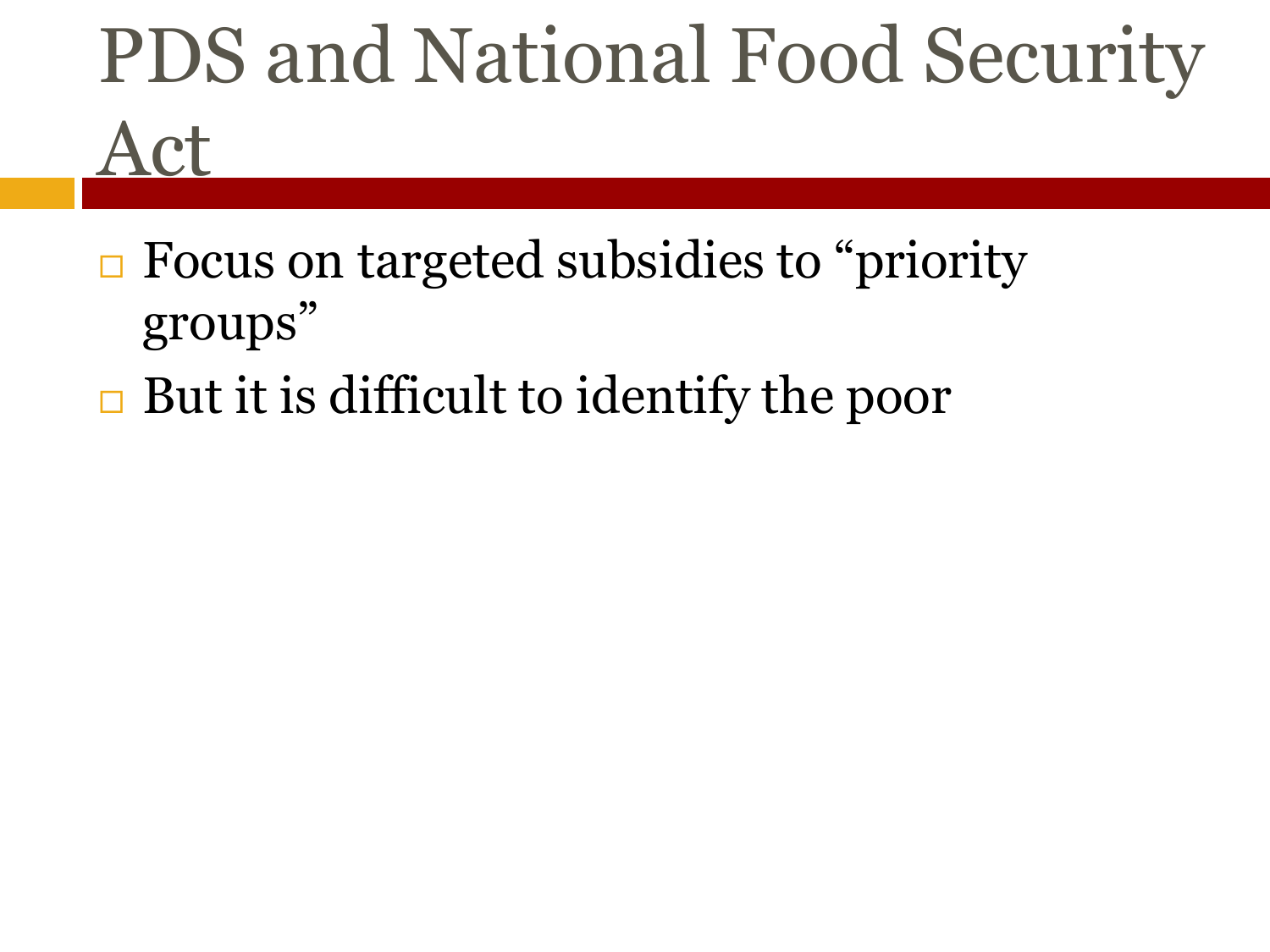# Diverse challenges in identifying the poor

#### □ Conceptual

■ BPL card that lasts 5 years or based on automatic inclusion/exclusion criterion assumes chronic poverty dominates. But what if a large proportion of poverty is transient (illness, job loss, crop loss)?

#### □ Measurement

- Ultimately self reported --- at least unless some major Aadhar based data collation is possible (will it ever be possible? Desirable?)
- □ Political Economy
	- **□** Local authorities certify poverty so possibility of elite capture and nepotism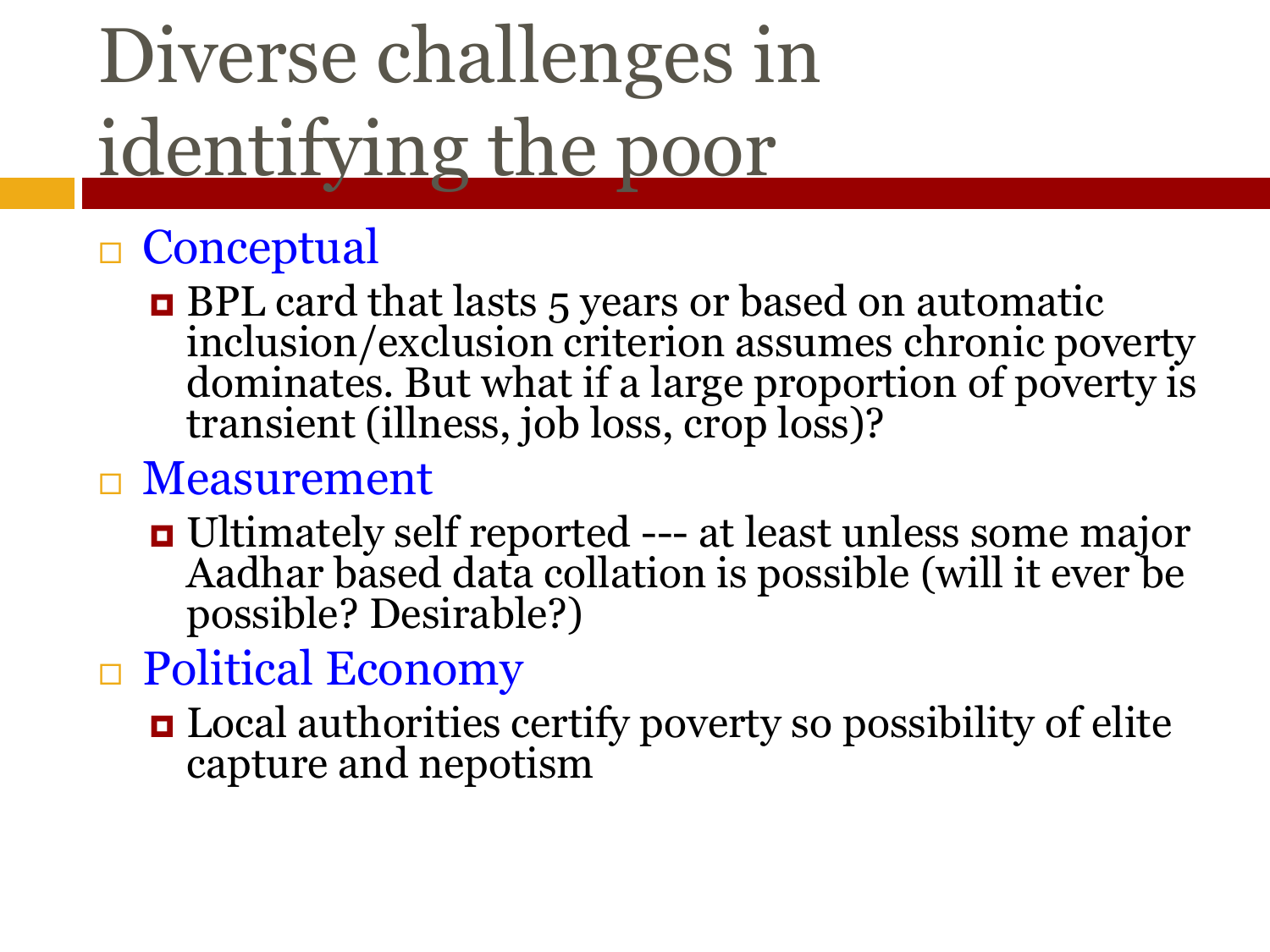## Monthly Consumption Expenditure by Ration Card Type



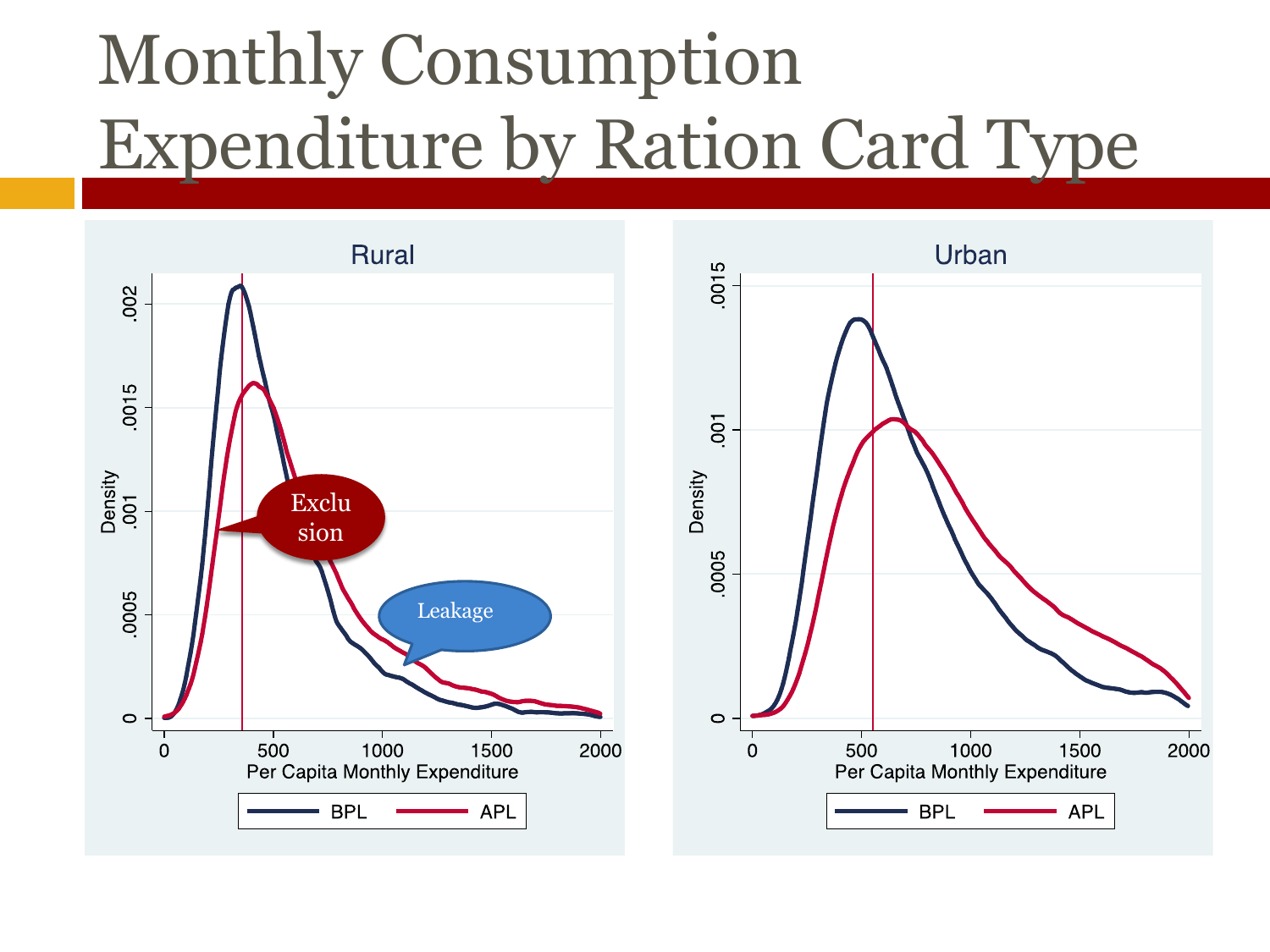## Monthly Per Capita Income by Ration Card Type

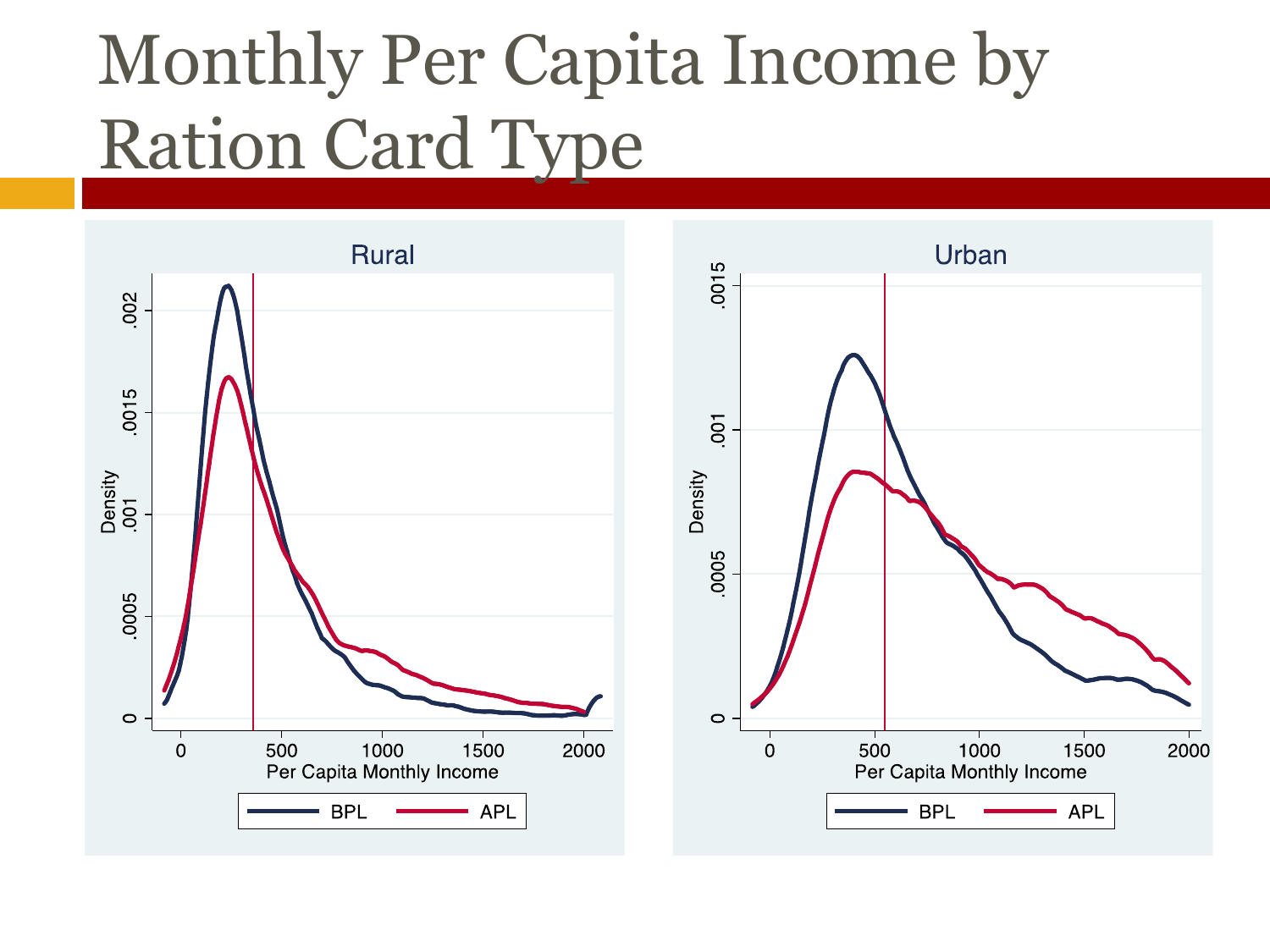# Suggests that…

- $\Box$  Targeting food subsidies is going to be impossible
- $\Box$  We will need to focus on alternative strategies for meeting nutritional security needs
- **□ Millets instead of sugar or jaggery?**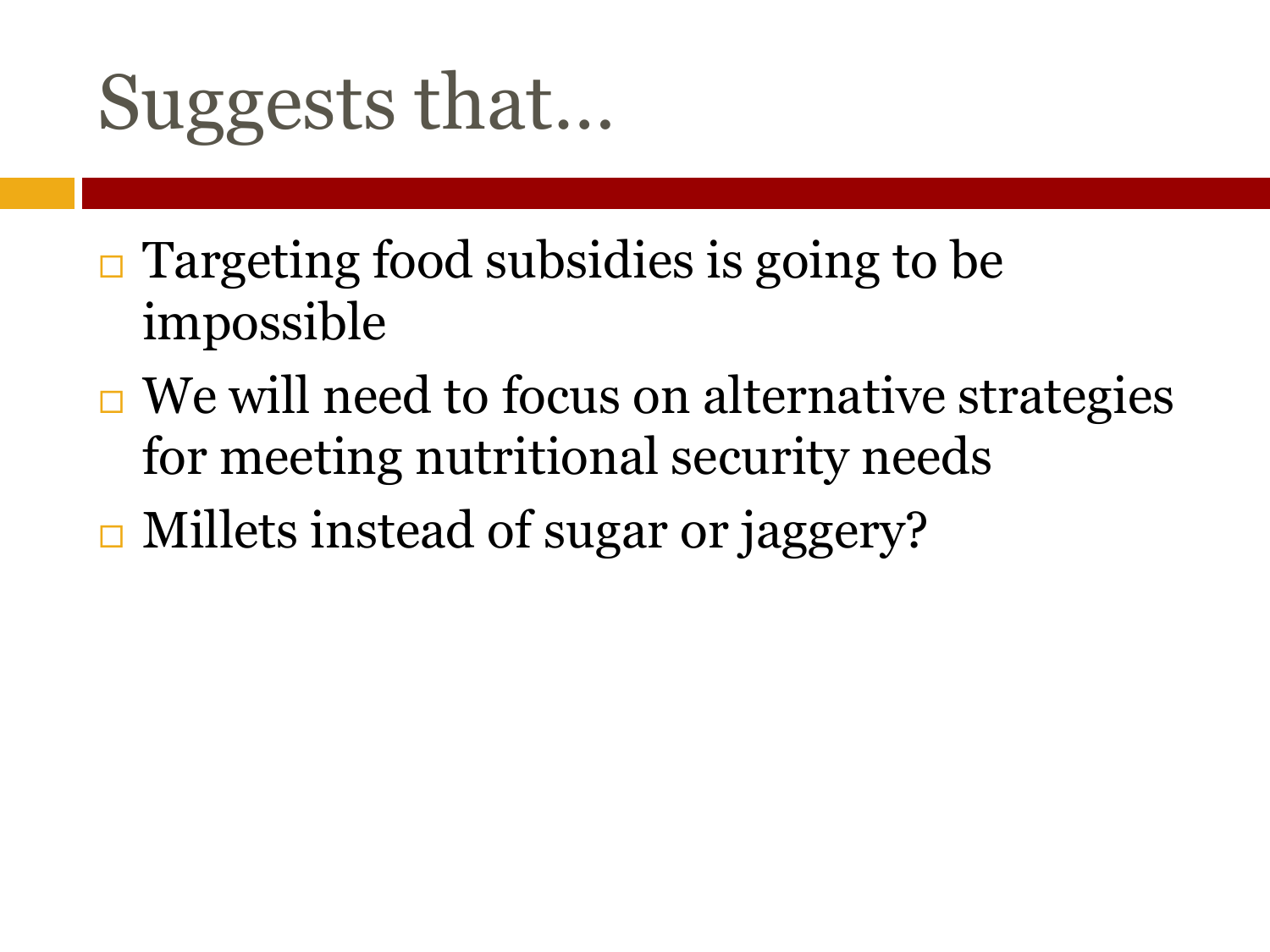# Social inclusion in education

- **□** Focus on higher education
- **□ When skill deficits begin in early childhood**
- $\Box$  Very little attention to inequalities in learning outcomes in primary schools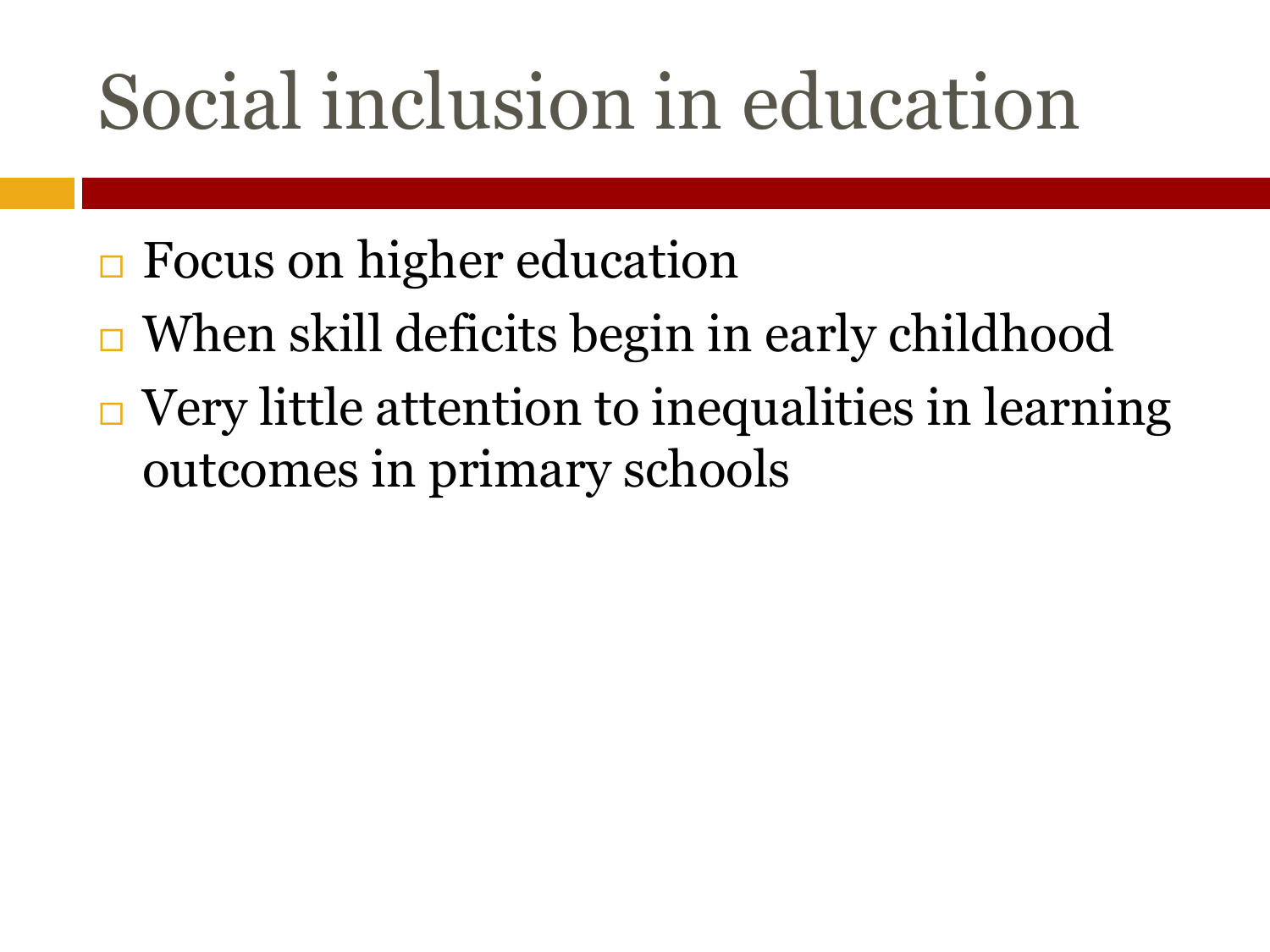## Inequalities in Educational Quality – Males 25-54

#### **Inequalities in Skills and Performance**

Forward Caste **Dalit Adivasi** Muslim

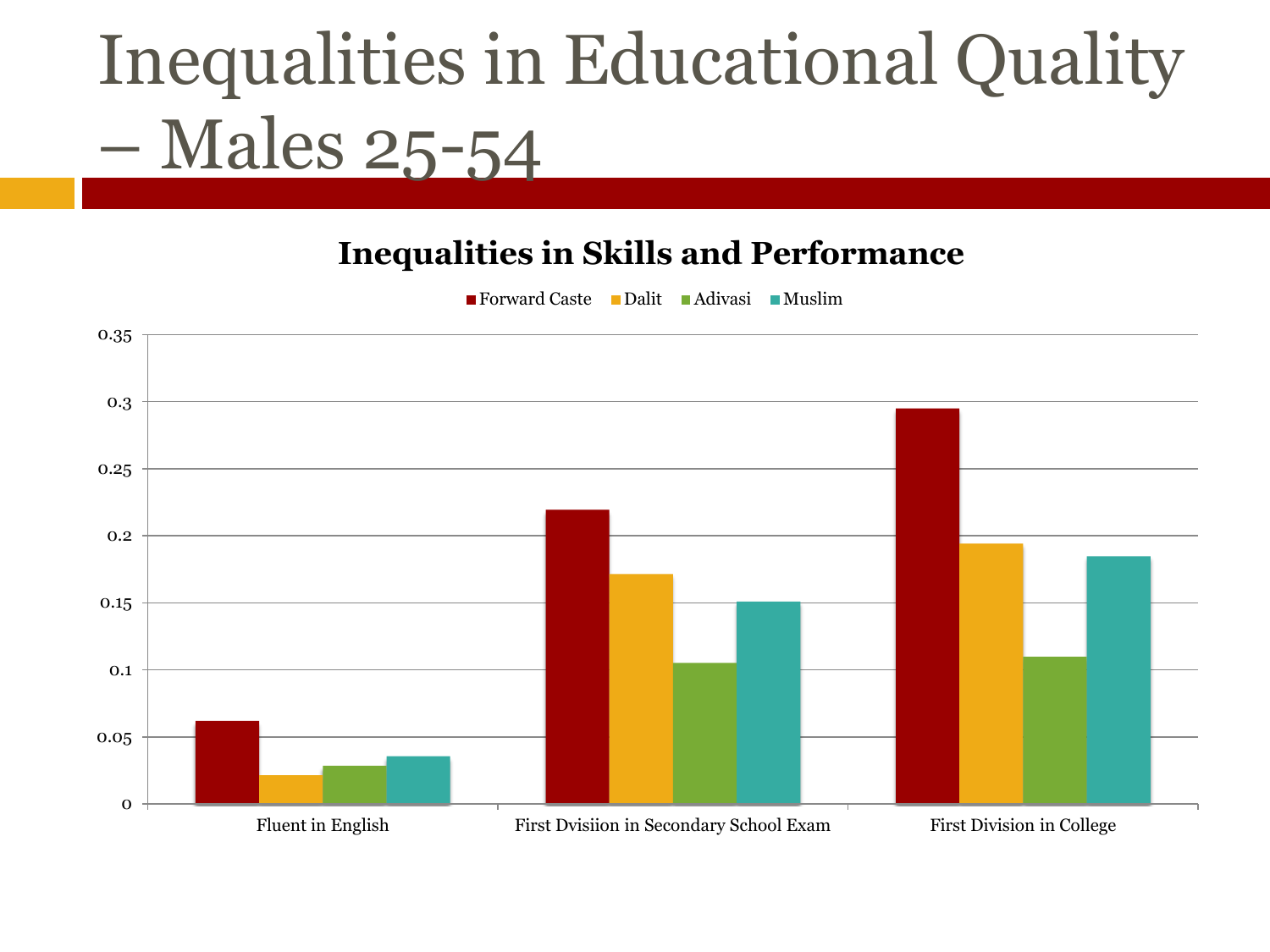#### Lower reading (and arithmatic) skills for dalit, adivasi and Muslim children

#### **Predicted Probability of Ability to Read and Subtract (Kids ages 8-11)**

**Reading Subtraction**